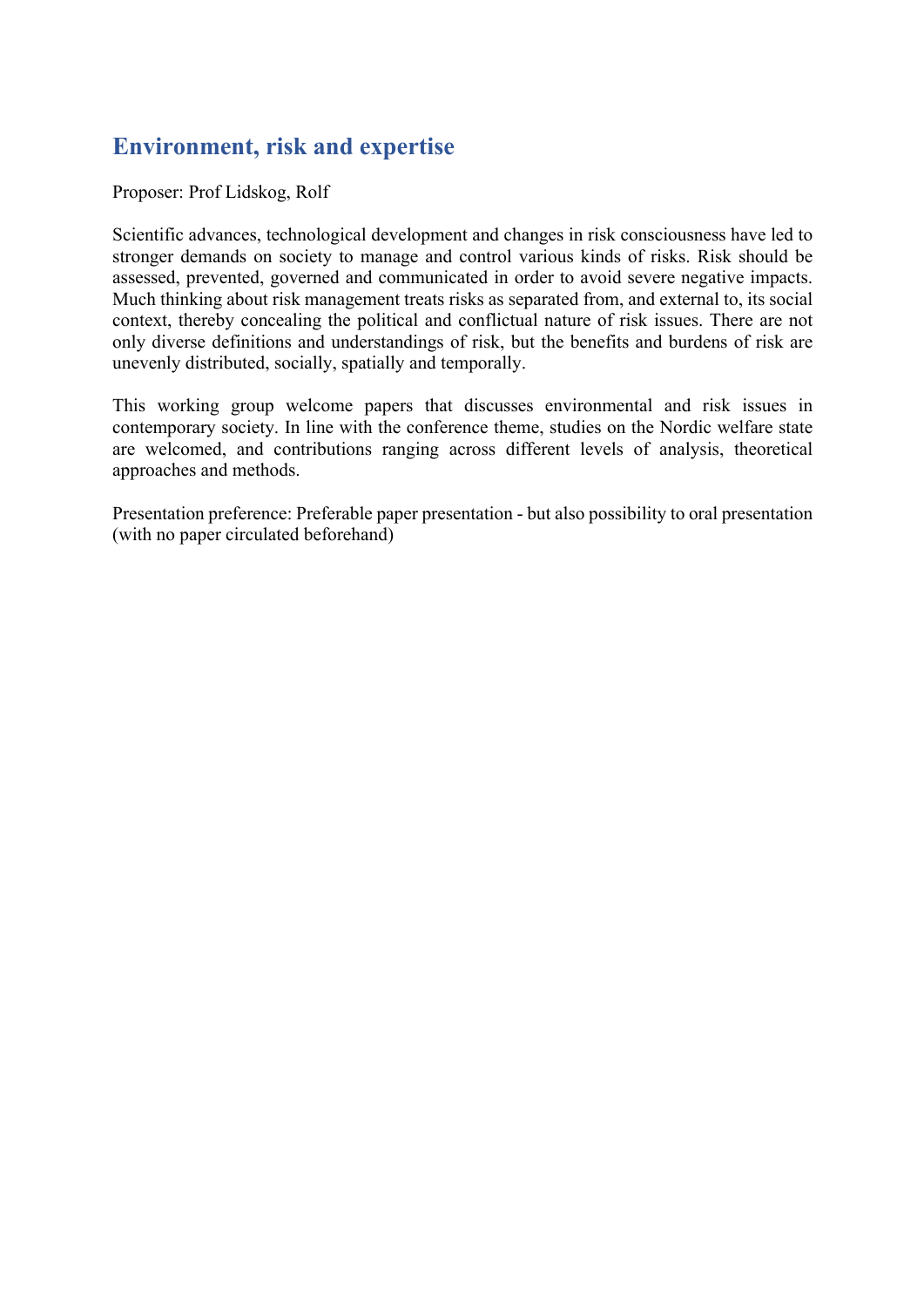# **Politics of Engagement in the Nordic Welfare State**

Politics of Engagement in the Nordic Welfare State Coordinators: Eeva Luhtakallio, University of Helsinki, Finland, eeva.luhtakallio@helsinki.fi Veikko Eranti, University of Helsinki, Finland, veikko.eranti@helsinki.fi Anna Lund, University of Stockholm, Sweden, anna.lund@sociology.su.se

Today's Nordic realities struggle with old and new troubles, myths and ideals: disputes over political projects, environmental crises, modes of incorporation and even everyday habits and routines reach unforeseen dimensions on multiple levels of social organisation. The resulting tendencies of radicalization, polarization, and tensions within and between national and local contexts invite us to pose anew the question "How to build commonality". In other words: how to live together among unsolvable conflicts? How to adjust different ways of relating and belonging to the world, in order to create and maintain mutual understanding or, minimally, mutual bearing? How to build common ground while simultaneously acknowledging and reserving space for differing voices? How to coordinate societies based on multiple modes of valuation? These questions open avenues for analysing key cultural trends in Nordic welfare states including processes of politicization, participation, or marginalization. In addition, understanding the processes in which common ground is found – or lost – requires an approach that is anchored in situations, chains of events, and processes. It also emphasizes the material world not only as an immobile context, but a dynamic, and mobilizable, part of people's efforts to live together. This session continues the project of pragmatic sociology, departing in but not restricted to eg. Laurent Thévenot's sociology of engagement, in asking these questions. At the core of the project is taking seriously the critical capacity of ordinary actors: how critique is not confined within specific settings, but happens in everyday situations, at all levels of society. We welcome contributions on cultural and political sociology, with a broad range of empirical themes, in the Nordic countries and beyond.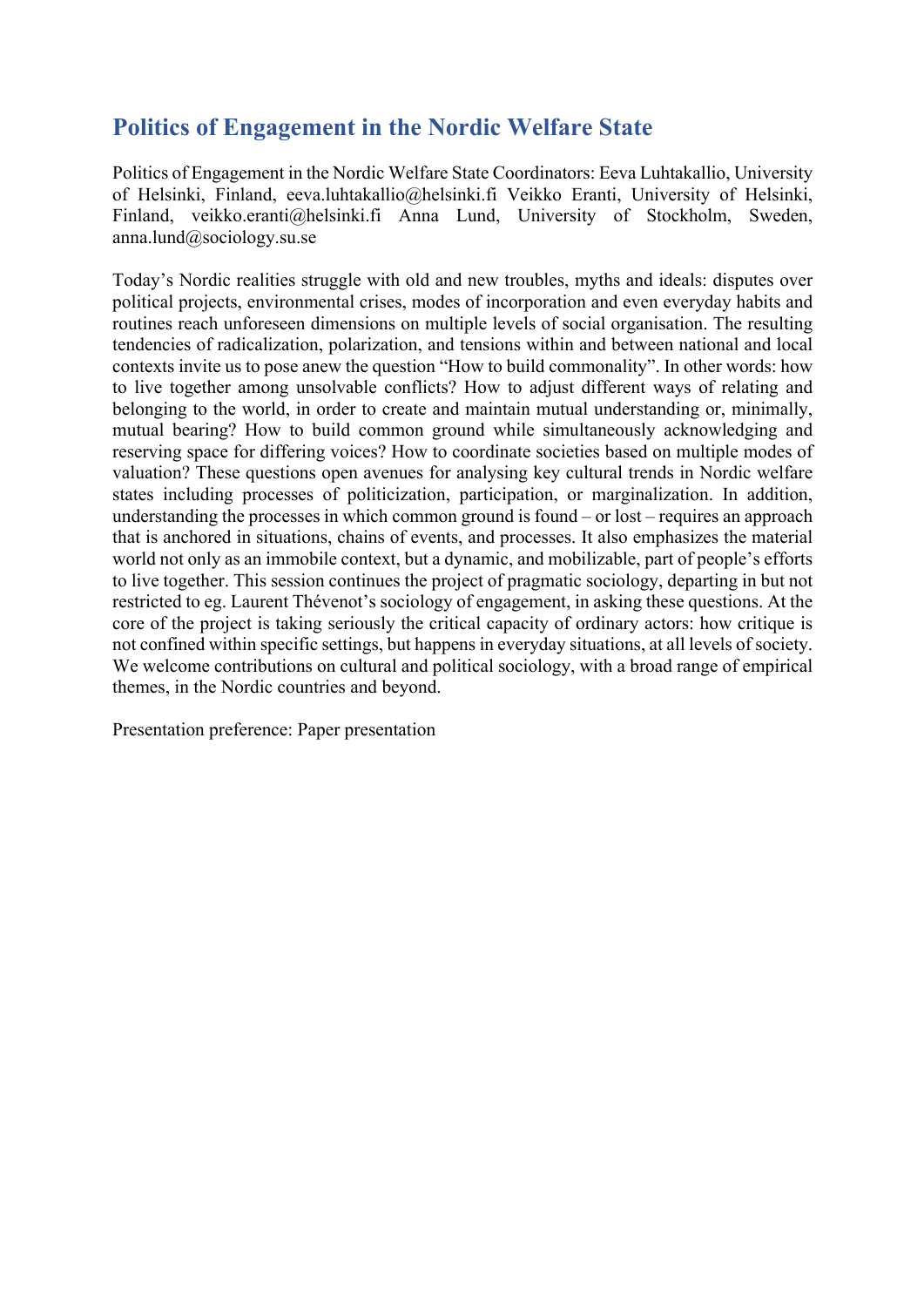#### **Intersections of platforms, algorithms and modern work in the Nordic welfare state**

Proposers: Adjunct Professor, Senior Research Fellow Seppo Poutanen (Turku, Finland) and Professor Anne Kovalainen (Turku, Finland)

Intersections of platforms, algorithms and modern work in the Nordic welfare state Algorithms have become mostly invisible part of the everyday life and its activities, with their power ranging from the mundane consumption to the working life and economy at large, and even to educational and work career choices. The use of digital tools at work and in social life, the monitoring power of algorithms, and the algorithmic management are currently all transforming the ways we work, the contents and processes of work on the digital labor platforms and in 'traditional' companies and public sector institutions. How do these transformations relate to /resonate in Nordic countries? What types of new inequalities arise in Nordic settings with the transformation of work and its organising? Work has been one of the most central themes in sociology for centuries. Weber's work on professions and bureaucracy, Marx's writings on formation of social classes and stratification, Durkheim's analysis of moral communities and Parson's recognition of relationship between professions and social order have formed the corpus for theoretical foundations in the research of work in social sciences. The contemporary alignments of work and technology in society and economy call for new analyses and narratives.

This session calls for papers that find it important to ask not only empirically but also theoretically informed questions of how and through what types of processes do the platforms and algorithms transform the work and its organizing in societies, and what types of skills and capabilities are required in the new work with algorithms at platforms, for example. In addition to empirical aspects, the session invites papers and presentations with wider scope that aim to gain theoretically laden understanding of the workings of platforms and algorithms in shaping the new governance blueprints of the modern society through technology. The session is open both for empirical and theoretical articles addressing the topics and intersections of platforms, algorithms and modern work in contemporary society.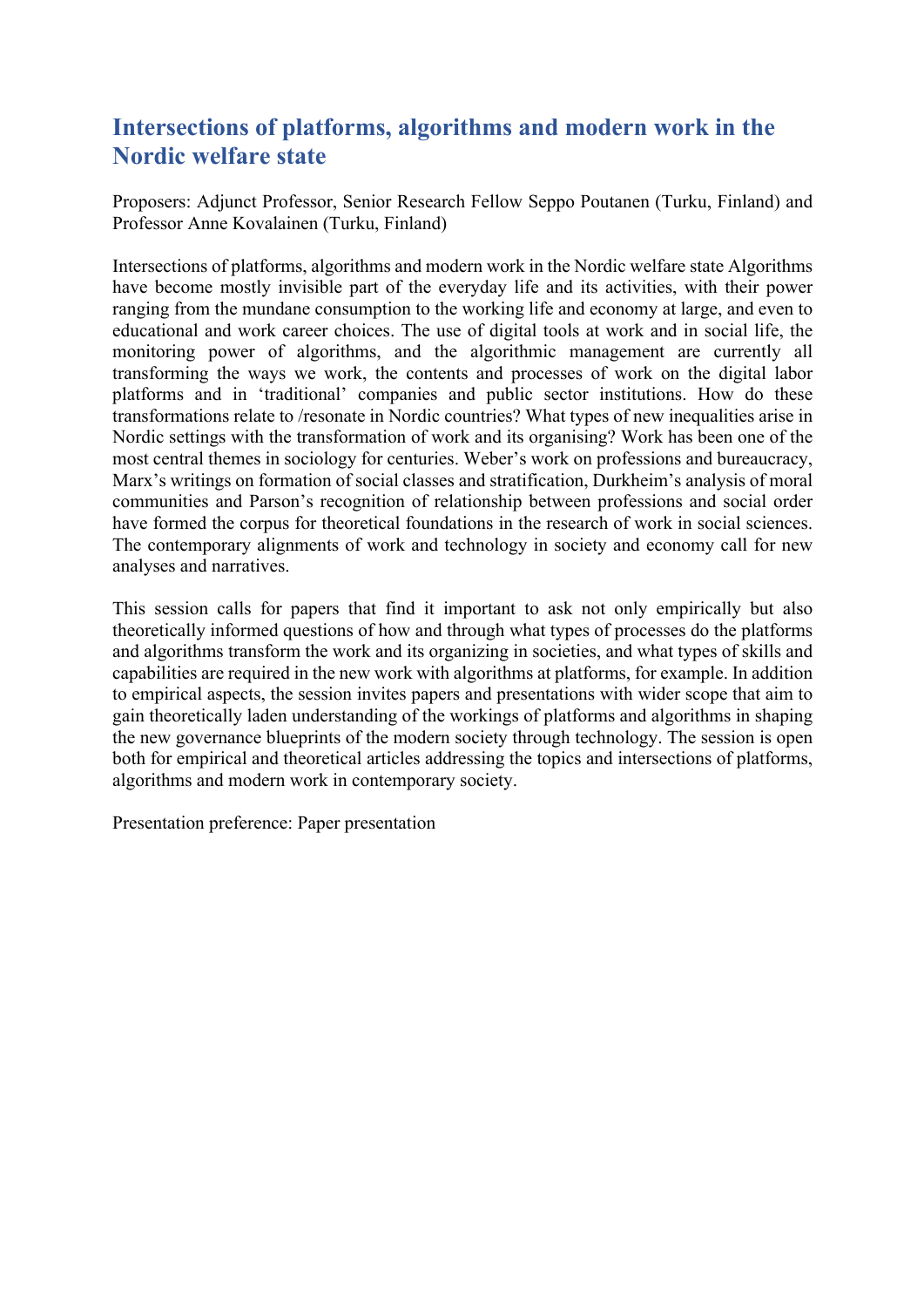# **A Care friendly and gender equal Nordic welfare State?**

Proposers: Prof. Anne Kovalainen (Turku) and Prof. Hanne Marlene Dahl (Roskilde)

The Nordic societies and their states have increasingly been understood as care-friendly welfare states related to their universalism, inclusiveness and 'reproduction going public' of old age care, care for the sick, challenged and children. Collectively, the Nordic societies have also been understood as 'women friendly' states i.e., as a sort of feminist paradise enabling women to have active agency as workers, citizens, mothers and daughters. By many yardsticks of gender equality, that is true, despite some stubborn stalling in equality development. But, when looking at the realities of care and its multiple arrangements today in Nordic welfare regimes, we wonder whether the 'women friendliness' is a one-sided, and slightly outdated, narrative of our contemporary societies and states? Is there also another, less positive side of the Nordic welfare regimes?

This session invites papers about formalized and non-formalized care, various fields of care and care arrangements within the Nordic welfare states to reflect upon the criteria for deciding what constitutes (sufficient) care and defines a women friendly welfare state (or more gender equal). Theoretical and empirical papers focusing upon the intersections of care and gender (gendered aspects), universalism, the role of paid work and the state and other relevant dimensions of the theme of this session are welcomed.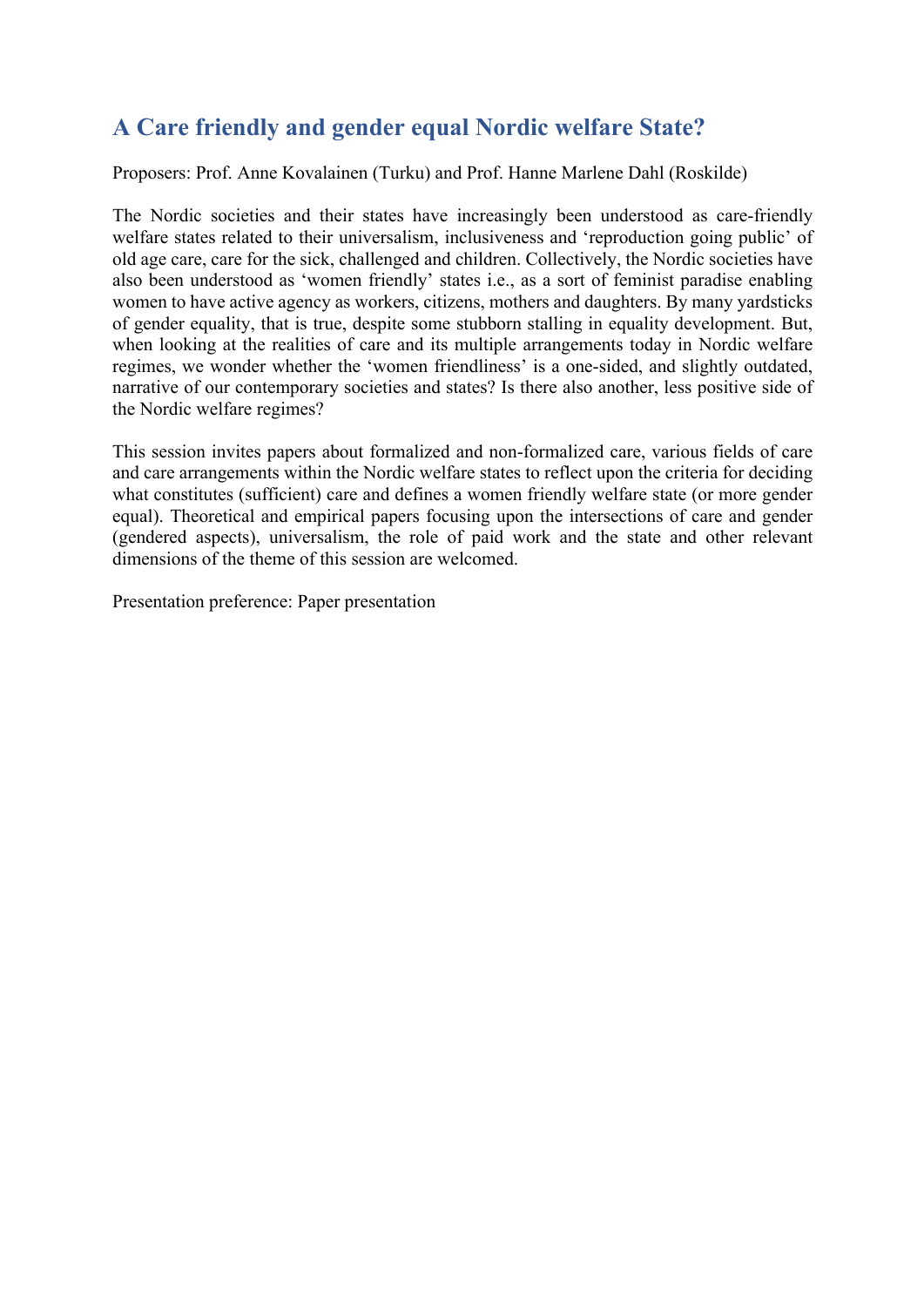# **Social Stratification**

Proposer: Reimer, David

The session is co-organized together with Jani Erola (University of Turku; jani.erola@utu.fi)

The session focuses on quantitative research examining social stratification, in particular those forms that create systematic inequality between different social groups. The social groups researched may be based on social origin, education, class, income, wealth, gender, migrant status, ethnicity or marital status, for example. The stream invites presentations that aim to explain differences between groups and how inequality changes over time and/or accumulates over the life course, as well as presentations that examine the intergenerational transmission of status and social mobility. Cross-nationally comparative studies that examine the influence of social structures and institutions, such as different aspects of the welfare state or educational system, on stratification and inequality are also encouraged.

Presentation preference: Paper presentation is the preferred format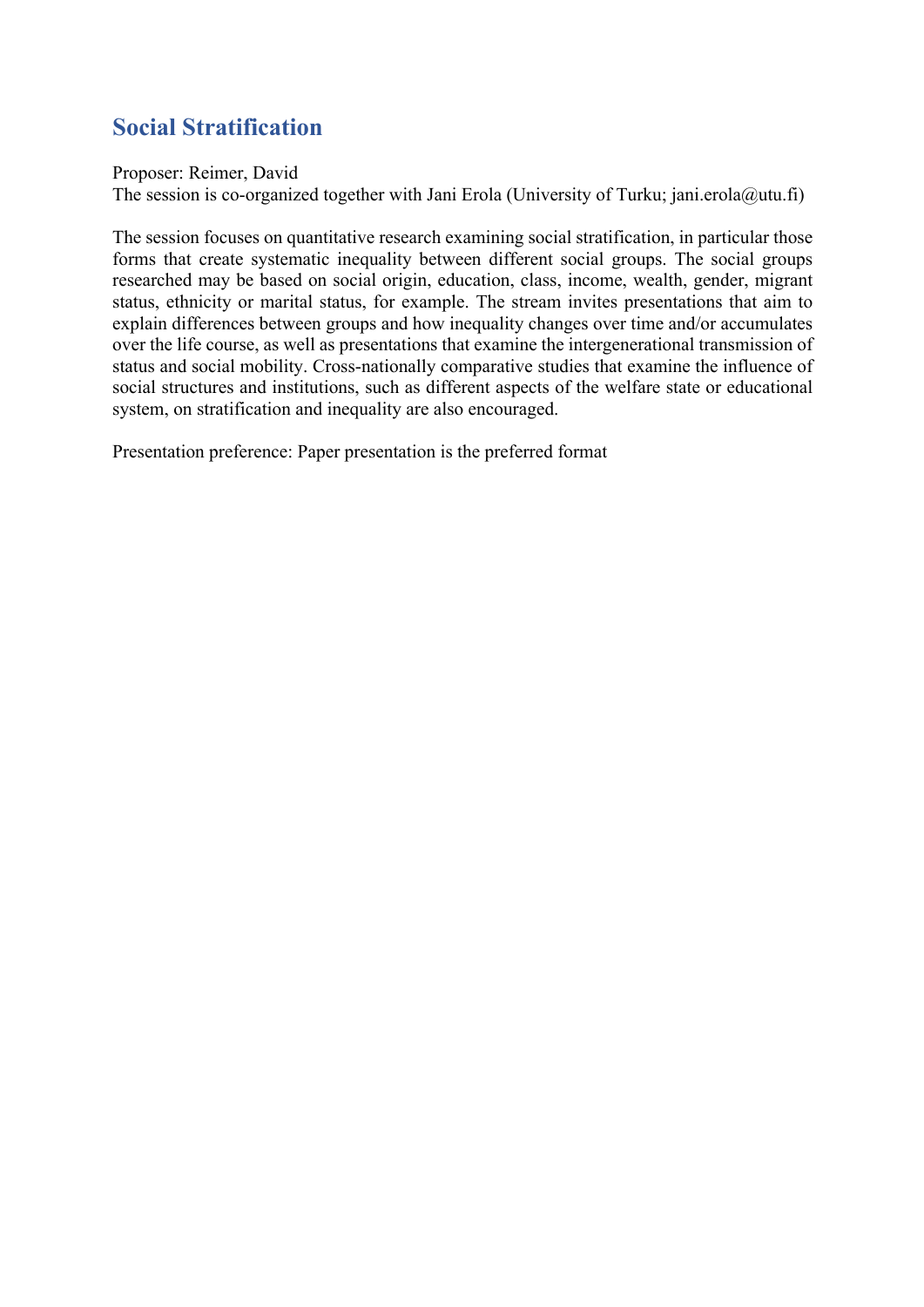## **Institutional Ethnography**

Proposer: Jahreie, Josefine

We, Rebecca Lund and Josefine Jahreie are submitting a proposal for five sessions on Institutional Etnography at NSA: 1) One Panel Discussion/Roundtable: Future Prospects for Institutional Ethnography in the Nordics Institutional Ethnography is a method of inquiry, originally developed by Canadian sociologist Dorothy Smith, to challenge processes of objectification in mainstream sociology and explicate how the social is coordinated in textually mediated relations. This roundtable will consist of contributing authors to the anthology Institutional Ethnography in the Nordic Region (Lund and Nilsen, 2019), the recent special issue on institutional ethnography published in the Norwegian Journal of Sociology 1/22, and the forthcoming Norwegian anthology on Institutional Ethnography as Practice (Cappelen Damm). Participants will discuss how institutional ethnography can be utilized to describe the relations and the work constituting Nordic Welfare state functions, and how this confirms with as well as challenges dominant perceptions and discourses about the Nordic welfare state and sociology in the Nordic region. 2) Four paper sessions (4 papers per session): Institutional Ethnography: The Social Organization of Knowledge (themes and session coordinators will be specified once we have received abstracts) Institutional Ethnography is a method of inquiry, originally developed by Canadian sociologist Dorothy Smith, to explicate the institutional organization of social interaction. Inquiry starts from everyday experience and action, and moves from there to unpack how these experiences were shaped in text mediated ruling relations. We invite empirical studies and theoretical explorations, drawing on and discussing Institutional Ethnography. We very much encourage work-in-progress.

Presentation preference: One session of roundtable presentations and paper presentations and four sessions of paper presentations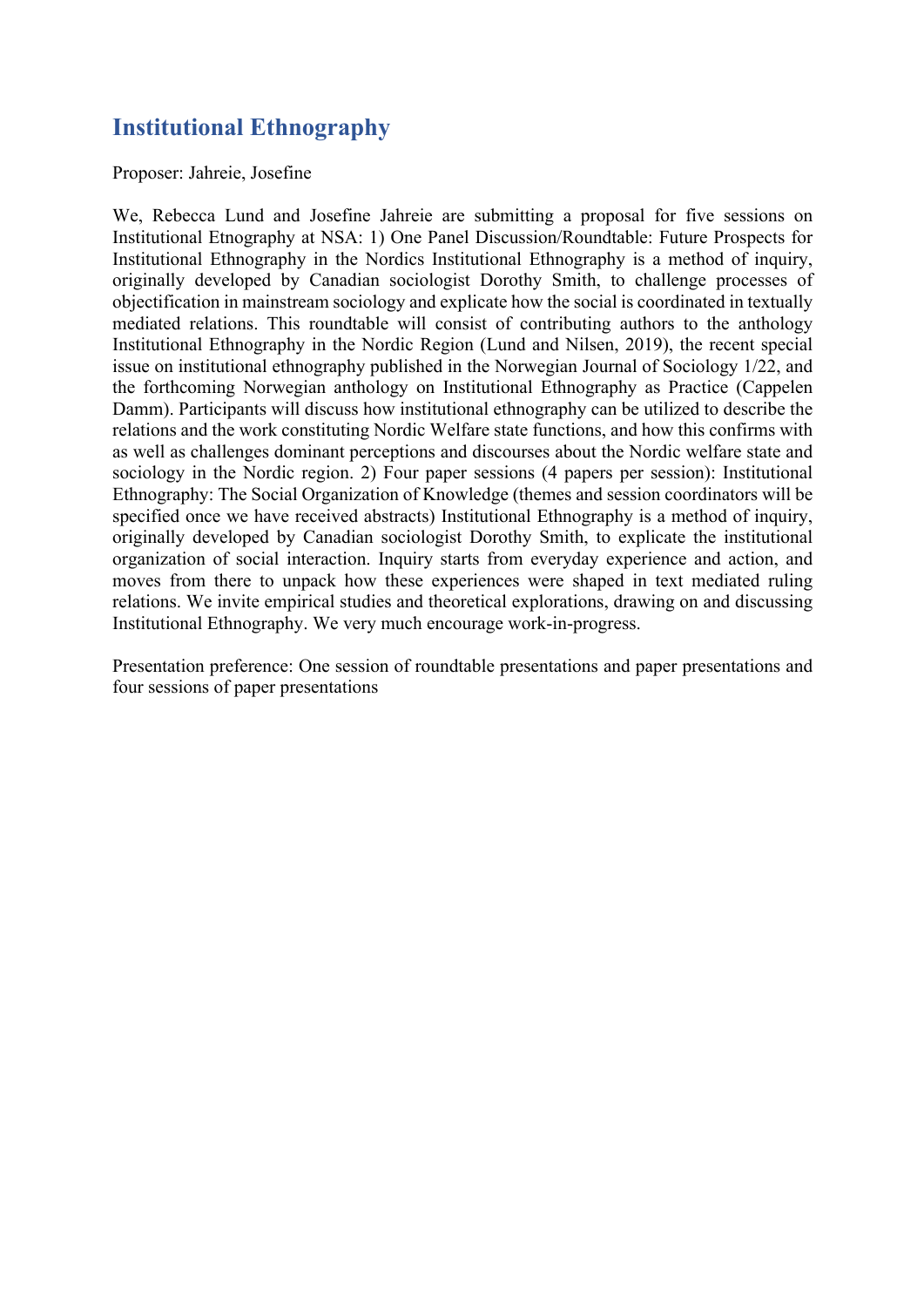#### **Cognitive Sociology**

Organizers: Tuukka Kaidesoja, University of Helsinki Mikko Hyyryläinen, University of Helsinki Ronny Puustinen, University of Jyväskylä

There has been a growing interest to investigate the cognitive aspects of social and cultural phenomena within different research fields in sociology and other social sciences. This recent research at the intersection of cognitive sciences and social sciences has been diverse in its content and methodology. For instance, some sociologists have identified themselves as "cognitive social scientists" and aimed to integrate concepts and methods from the cognitive sciences to sociological research in order to understand and explain the microfoundations of various social and cultural phenomena. Another group of sociologists has aimed to complement cognitive scientific research by means of applying sociological concepts and interpretive methods to the social and cultural aspects of cognitive processes. This session is open to presentations that address the cognitive aspects of all kinds of social and cultural phenomena. This includes but is not limited to theoretical and empirical research on the cognitive aspects of the myths of the Nordic welfare states, political conflicts, social movements, face-to-face interaction, collective memory, climate change denial, markets, social media, moral judgements, ethnicity, identity, ideology and religion. Our session also welcomes research concerning the social and cultural aspects of basic cognitive processes — such as perceiving, classification, inferring, decision-making, remembering and imaging. Our assumption is that identification and characterization of various cognitive processes are important for the proper understanding of many social and cultural phenomena. We also believe that sociologists' contributions are needed for the interdisciplinary research on human cognition to flourish. Since the nature and direction of cognitive sociology is still under debate, the session also welcomes presentations that address conceptual, methodological, ontological and institutional issues pertaining to the growing field of cognitive sociology. The language of the session is English.

Presentation preference: Workshop (i.e. presentations and discussion)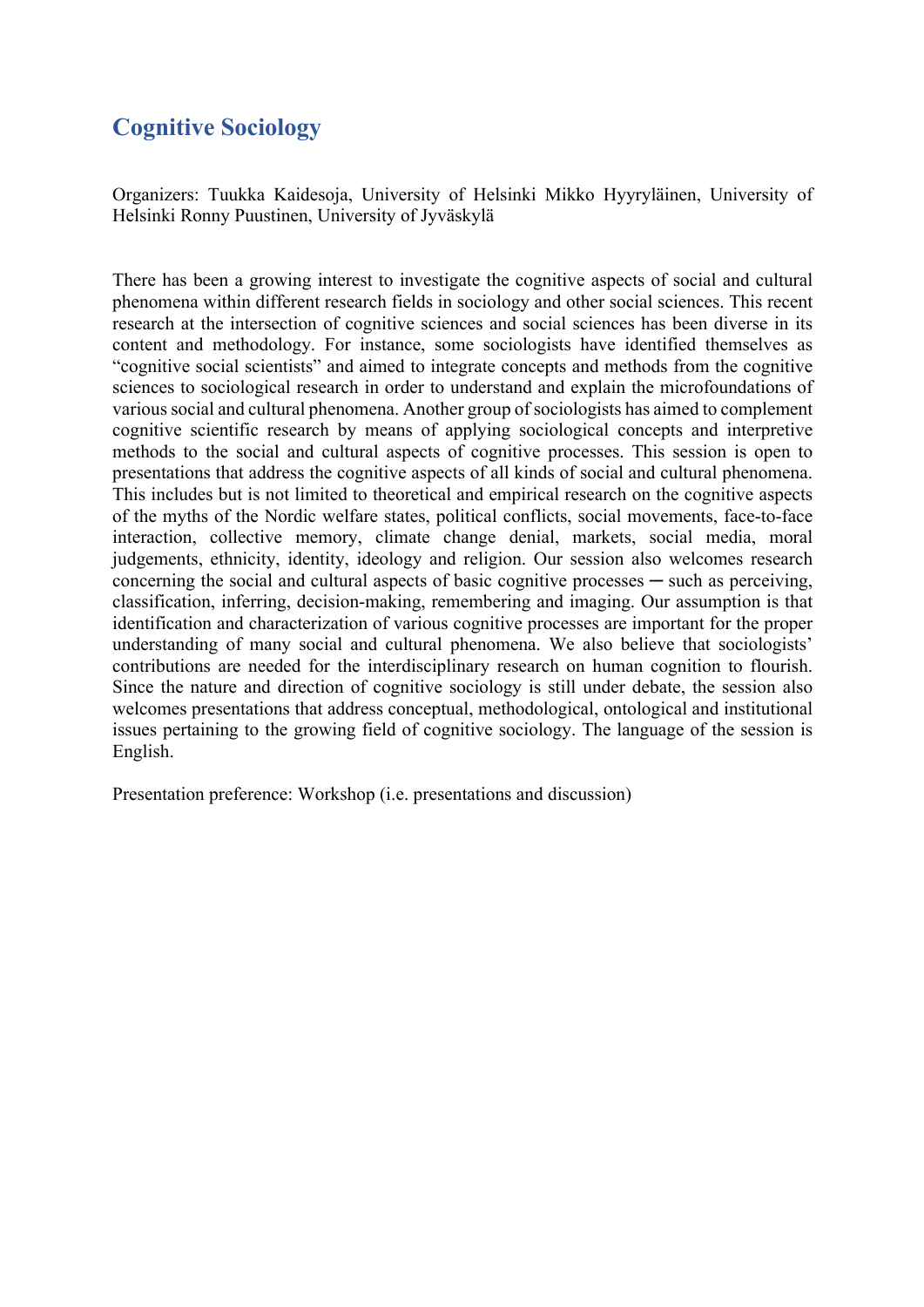#### **Towards a Sociology of the #Metoo movement**

#### Proposer: Salmonsson, Lisa

Nordic countries are often seen and projected as being more progressive than other countries in the world when it comes to gender equality. Upon close scrutiny, reality does not quite match up to the public image, or 'myth' of gender equality. For instance, Nordic dads still only take up to one-third of paid parental leave (see for example Karu & Tremblay 2018). Similarly, there is still a significant gap between women and men when it comes to time spent on unpaid housework (Swedish Gender Equality Authority 2022). The Nordic countries also have disproportionally high prevalence rates of intimate partner violence (IPV) against women (Garcia and Merlo 2016). It is fair to say that even though the Nordic countries might be doing better than some other countries, The Nordics still have a long way to go if it want to be the feminist paradise that it is often depicted as. This discrepancy between the image of the Nordic countries and the experienced reality of people living and working in them might be one possible explanation for why the #MeToo Movement gained so much support and had such a social impact in most of the Nordic countries.

As fresh instances of stories of gender-based violence continue to keep the #Metoo movement an ongoing force in the Nordic countries, there is a renewed interest in the nature of this movement itself. Between its digital, legal, social, communitarian, and philosophical/ideological aspects, it is often difficult to categorise the #MeToo movement as a social movement or in sociological terms. Even though it has been studied in terms of "cascades" (Sunstein, 2021) of individual and collective participation, and in terms of "connective and collective" action (Bennett and Segerberg, 2012) especially in its digital aspect (Li, 2021), the movement has not been comprehensively mapped in sociological terms. This session aims to address and begin to fill this lacuna.

We therefore want to initiate a sociological imagination around the #Metoo movement from a Nordic perspective. For instance, we assume that it is not coincidental that feminist movements in the Nordic countries have been historically embedded in the unions and social justice systems of the welfare state system. Organisational aspect such as the response of private and public organisations to the #MeToo initiated stories of sexual harassment to be part of this trajectory but also the social systems that enabled the solidarity between women from different areas of society and walks of life (from actors to cleaners for examples). The revival of the feminist dedication to activism and reform was also an important and possible indicator of social change. We might also need to problematise who were included and excluded in the movement regarding social class, ethnicity, ability, sexuality, and gender. We invite papers on the topics mentioned above and hope that this session will be a starting point for a more sociological understanding of the #MeToo movement.

**Presentation preference:** Paper presentation (and one round table)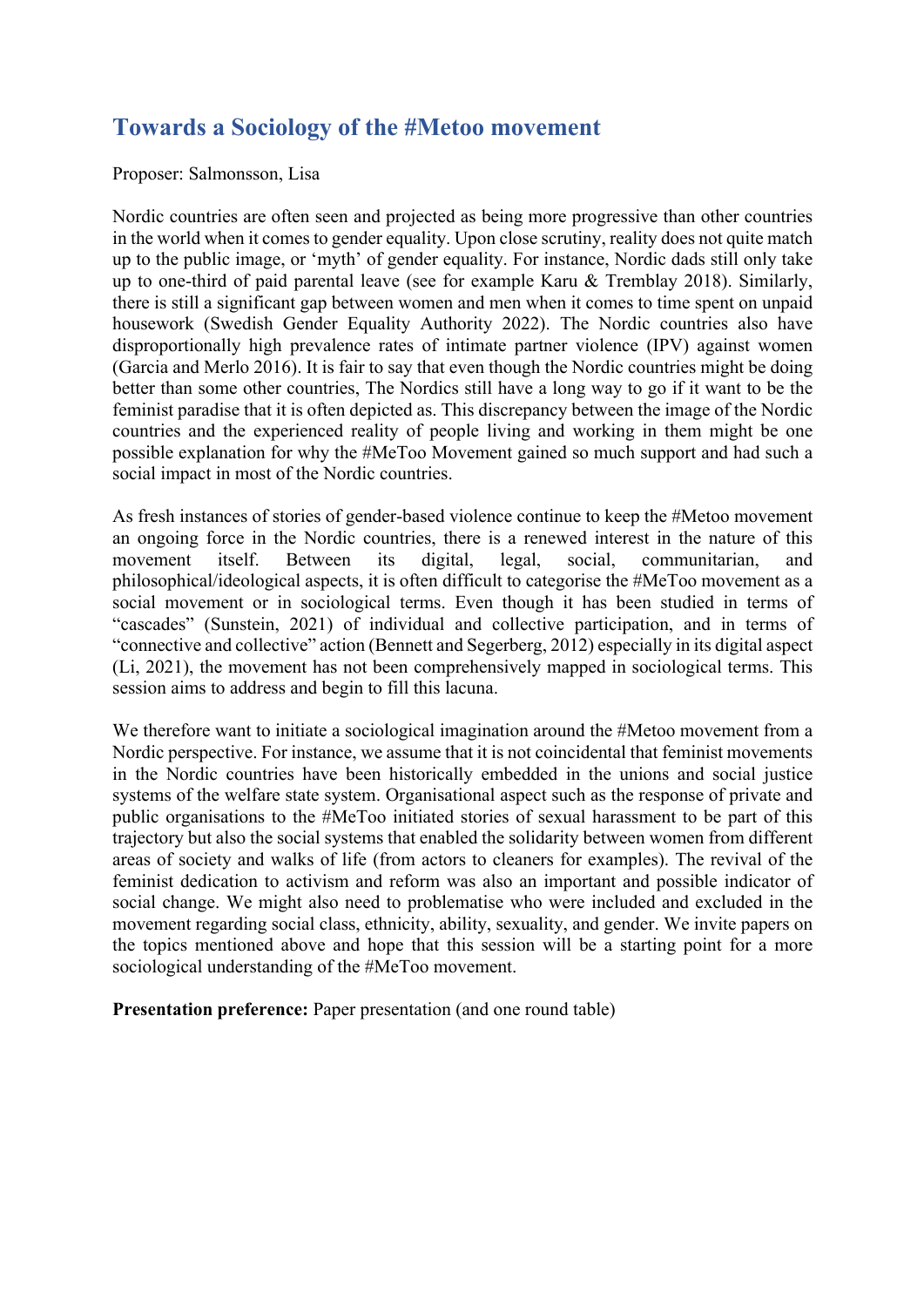# **Policy interplays in Nordic welfare states: Understanding relationships between policy (sub)fields**

Proposer: Dr. Nieuwenhuis, Rense

Nordic welfare states have long been characterized as ideal-typical examples of the socialdemocratic model, with universal provisions and high degrees of equality along multiple dimensions. Yet, Nordic welfare states are changing, with social policy moving in multiple (and perhaps sometimes contradictory) directions. Although sociological research has become increasingly specialised in different social policy subareas (i.e. family policy, pensions, social assistance, activation, etc), a more comprehensive understanding of change and continuity in the Nordic welfare states can perhaps be achieved by considering how different types of policies combine and affect our societies. In this session, we return to the broader institutional context in which policies are implemented. We invite papers that explicitly address the intersection of multiple social policy (sub)fields and the embeddedness of policies in broader institutional configurations. Are the Nordic governments more likely to simultaneously introduce changes in multiple policies, rather than one by one on a more adhoc and piecemeal basis? Have changes in the Nordic welfare model created new forms of synergies between different types of policies, or are conflicting objectives in social policy emerging. Have changes in different social policy areas amplified each other and created inequalities in unexpected ways? Both quantitative and qualitative papers are welcome, likewise comparative perspectives (among the Nordic welfare states, or comparing the Nordic countries to other welfare states) or single case approaches. For inspiration, scholars might draw on the concepts of policy complementarities, policy substitution, and welfare pluralism. Policy complementarity suggests policies can be more effective in the context of other policies. Substitution, on the other hand, suggests policies are rendered less effective by other aspects of the institutional context, although policy substitution has received substantially less attention in the literature. Welfare pluralism, finally, refers to the notion that policies can address very different problems, or different target groups. While a given policy might not influence the effectiveness of another policy, they can work together to achieve a common outcome.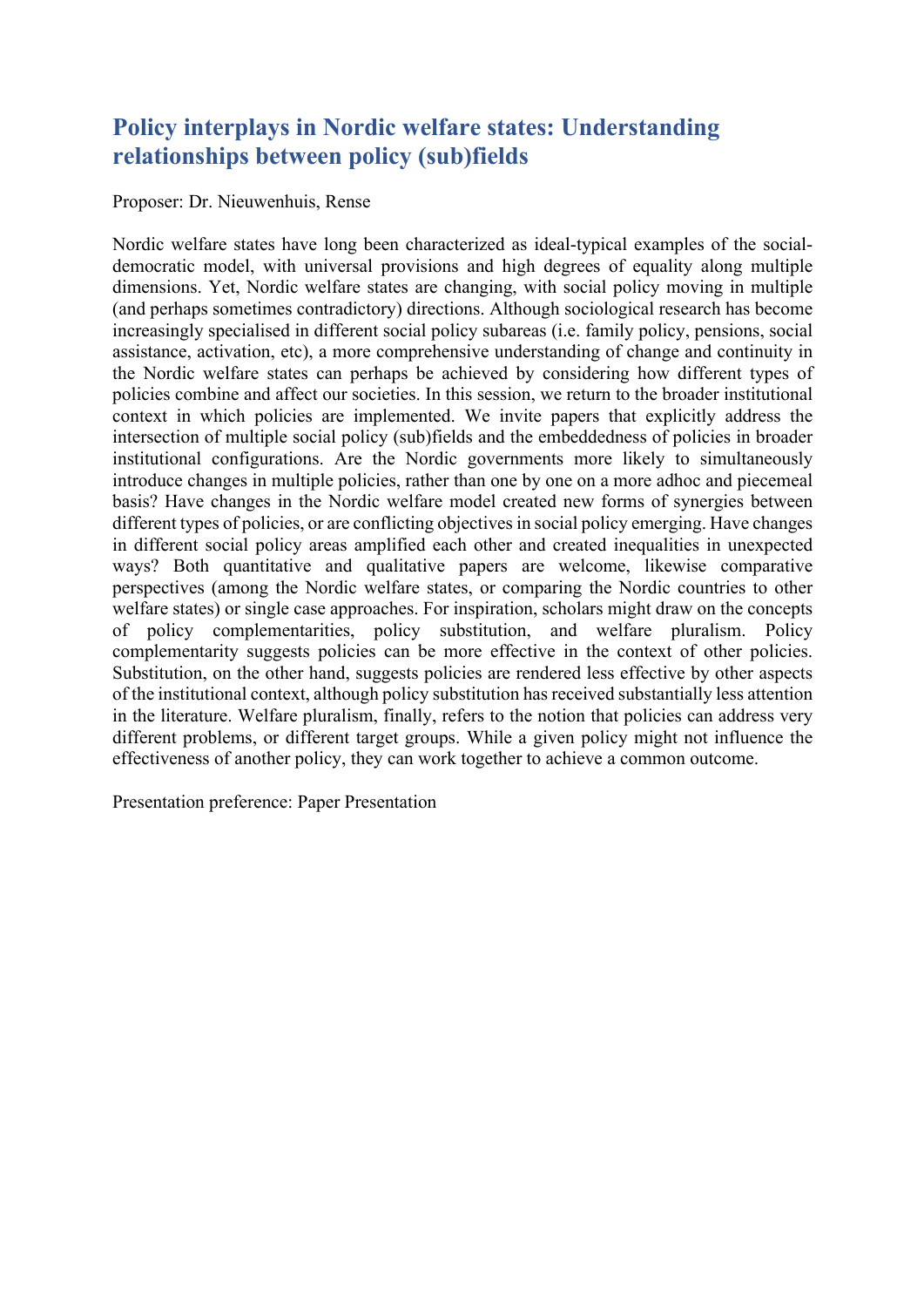# **Occupational health and wellbeing in times of crisis**

Proposer: Associate Prof. Sigursteinsdottir, Hjordis

The outbreak of COVID-19 has caused an unprecedented worldwide crisis with dramatic implications across several societal levels. Besides the concerns related to the propagation of the disorder, many critical economic and societal challenges have been raised. The restrictions imposed to reduce the propagation of the disorder lead to an increased social distancing between individuals with potential implications for occupational health and wellbeing. In such a context, it is relevant to understand the domains affected by the pandemic and investigate which aspects may mitigate pandemic-related adverse effects on health and wellbeing at work. This session focus on health and wellbeing in the workforce within the context of crisis, such as the global COVID-19 pandemic and the post-pandemic era. Topics of interest include, among other things, descriptions of the physical and mental wellbeing of employees; workrelated stress and burnout; psychosocial risk factors; experiences of particular occupational groups and sectors; organisational interventions for workforce support; the engagement of managers in workplace health initiatives; interventions to implement the promotion and protection of health, safety and wellbeing of all employees.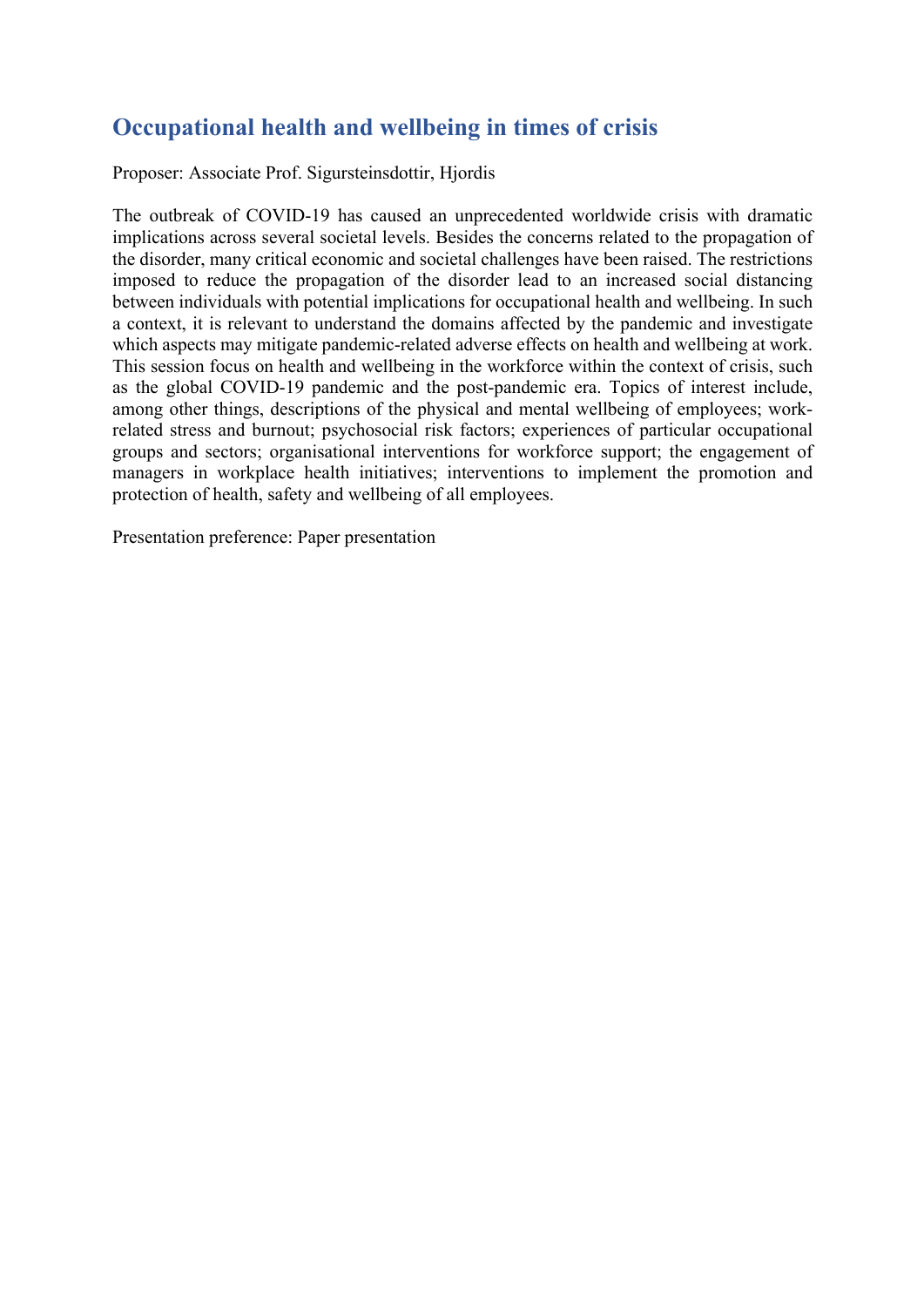#### **Myths and realities of gambling in the Nordic countries**

Proposer: Dr. Soc. Sc. Egerer, Michael

Session co-organisers: Søren Kristiansen, University of Aalborg, samf-prodekanforsk@aau.dk Johanna Järvinen-Tassopoulos, National Institute of Health and Welfare, johanna.jarvinentassopoulos@thl.fi Virve Marionneau, University of Helsinki, virve.marionneau@helsinki.fi Anita Borch, Oslo Metropolitan University, anitab@oslomet.no Jessika Spångberg, Stockholm University, jessika.spangberg@folkhalsomyndigheten.se

Gambling has been a prominent part of many classical texts from Georg Simmel's essay on the philosophy of adventure and Thorstein Veblen's analysis of the leisure class to Roger Caillois' sociology of play and Richard Geertz's analysis of the societal function of gambling in his landmark study on Balinese Cockfighting. More recently, a number of contemporary sociologicallyoriented gambling scholars, most prominently maybe professor Gerda Reith with her groundbreaking monograph 'Age of Chance', have developed the sociology of gambling further by applying social theory and by developing a sociological understanding further. These scholars have also showed that analysing gambling sociologically can deepen our understanding of key aspects of contemporary societies. Gambling is a thoroughly sociological subject and it intertwines with many contemporary sociological discussions such as discourses of consumer capitalism, the risks of late modernity, gender and family. Integrating gambling as a central research topic in sociology will not only benefit gambling studies, it benefits sociological theory and understanding of how individuals act within specific societal configurations and how societies relate to gambling. The prevalence of gambling is high in Nordic societies and the Nordic regulatory gambling regimes are often considered as particularly successful ones, serving as role model for other countries and regions. At the same time, gambling has also been identified as a facilitator of societal inequalities. What makes the topic of gambling sociologically even more relevant is the role of the gambling revenue in supporting charities and good causes, or in the case of the Nordic countries in substituting services, which could be genuinely understood as core functions of the Nordic welfare state model. This session will look into the practicalities, myths and realities of gambling in the Nordic countries, their regulatory systems, the relationship between gambling and the welfare state, and social theoretical applications to the issues of gambling.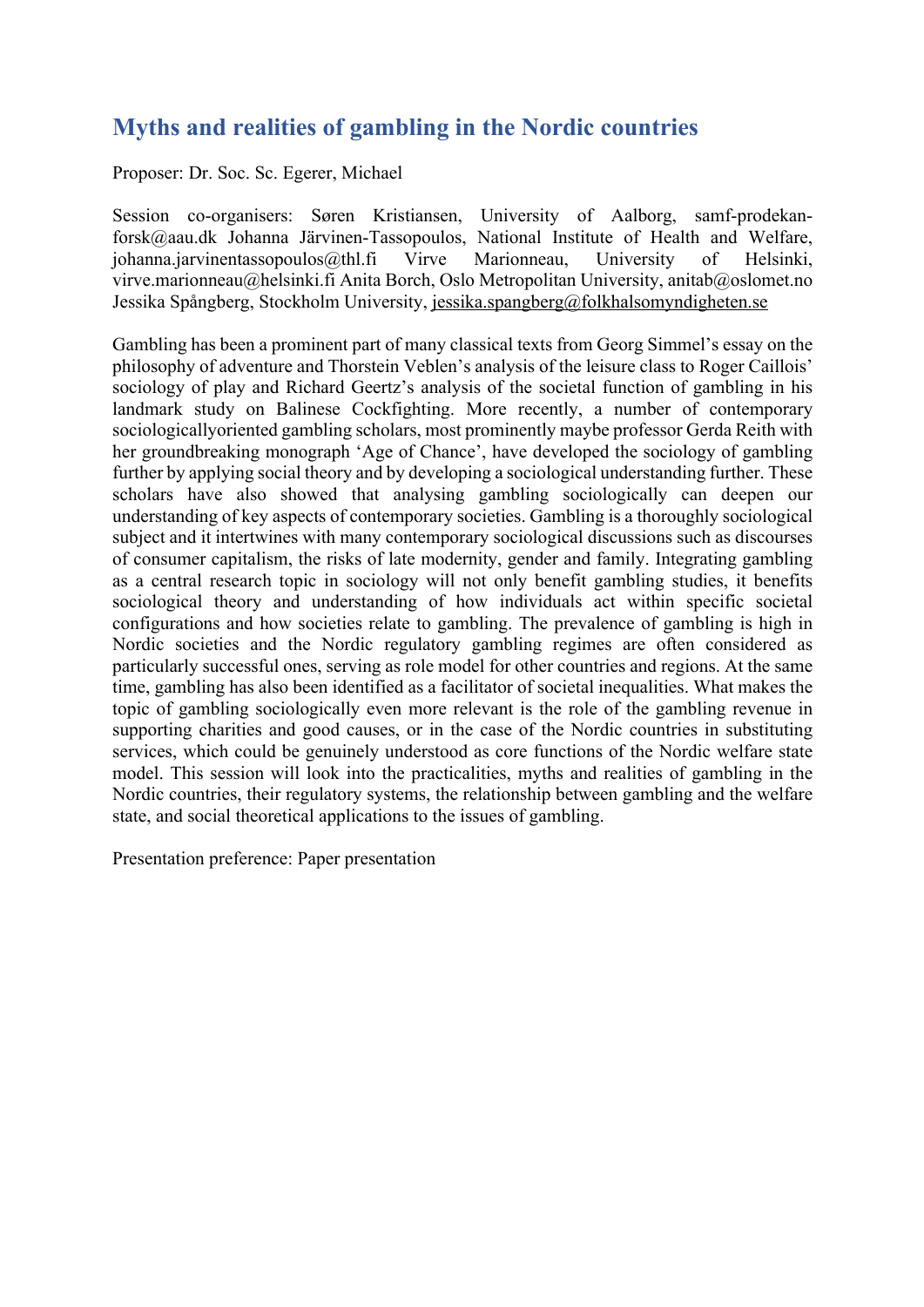# **New Perspectives on Corporatism, Democracy, and Labor Market**

Proposer: Levä, Ilkka

According to Vesa et al. (2018), corporatism has varying importance in Finland and Denmark. Even in Sweden, massive transformations regarding the nature of corporatism (decorporatisation) have taken place (Lewin 1994; Lindwall & Sebring 2005). Therefore, it is crucial to study how corporatism has influenced the atmosphere of post-industrial working life in Nordic countries. Vesa et al. think that the distinction between corporatism and pluralism still is a functional tool for analysis.

Corporatism has been very adaptable. However, according to some researchers, there are some permanent blind spots in the corporatist system, such as gender equality, precarious work and platform economy, labor market newcomers, and all in all, the questioning of the work society itself. Transformation of the work lies behind all these hardships of corporatism.

We welcome papers both on the strengths & successes and the blind spots & weaknesses of corporatism. Papers can be empirically or theoretically orientated or new openings from diverse multidisciplinary intersections (sociology, history, philosophy, working life research, literature theory).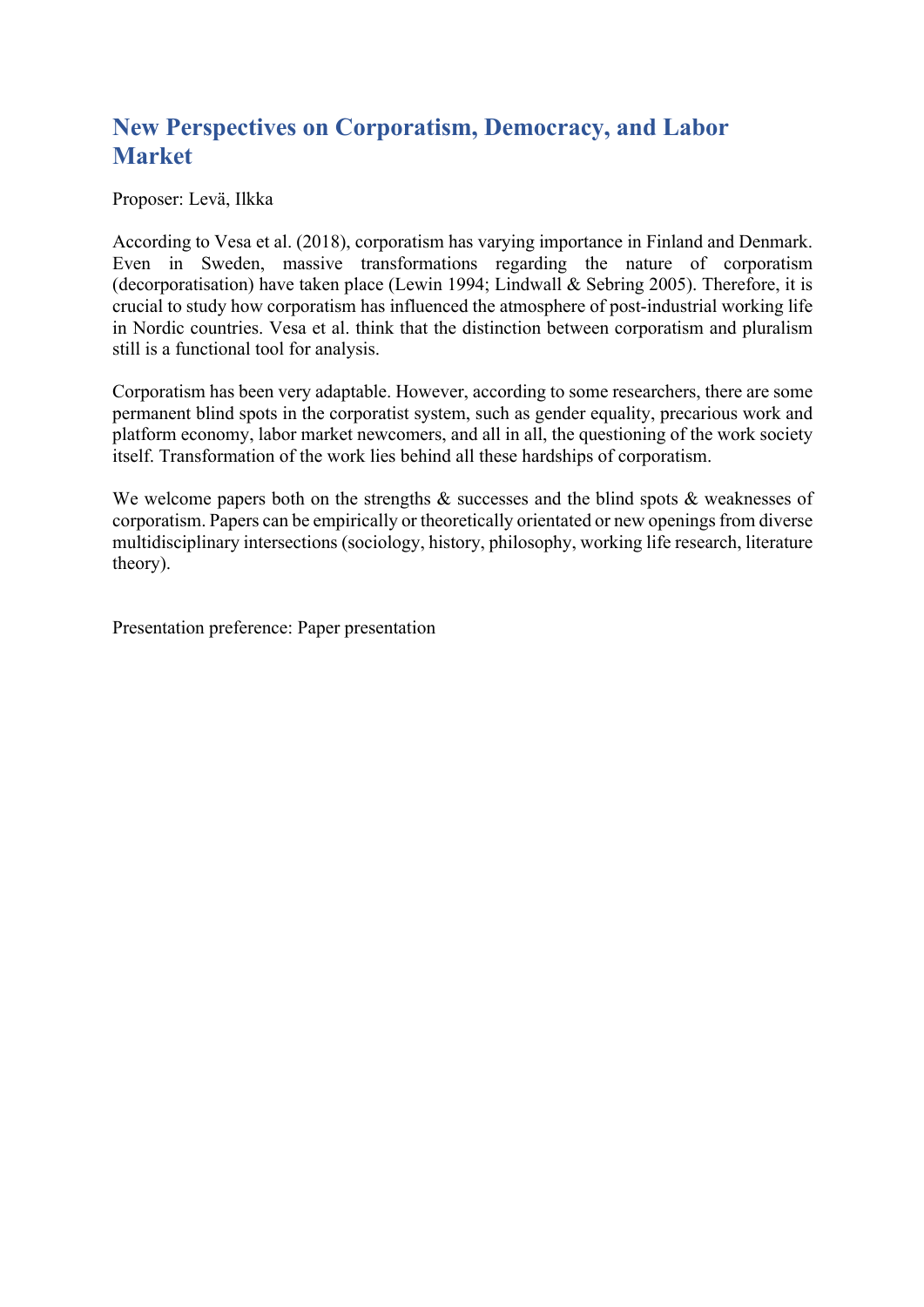## **New Perspectives on the Nordic Paradox of Secularization and Religious Diversity**

#### Proposer: Willander, Erika

At the turn of the millennium, the religious and moral opinions in the Nordic countries were surveyed for a project called Religious and Moral Pluralism (RAMP). Based on the results, Gustafsson and Pettersson (2000) depicted the Nordic region as a paradox of declining Nordic folk churches and growing religious diversity. Nearly a quarter of a decade later we ask - is a paradox still a valid description of the Nordic countries? If so - what are the social consequences of the paradoxical state? We broadly invite papers sociologically analyzing contemporary expression of the religious and its counterparts in the Nordic countries. The session acknowledges that the Nordic paradox was formulated at a time when the secularization thesis was widely acknowledged and accepted by Nordic sociologists of religion (Gustafsson 2005, Beckford 2006). Neither Peter L. Berger's withdrawal of his own secularization theory (1999) nor José Casanova's deconstruction of secularization theories (1994) had been implemented. Moreover, Meredith McGuire (2008) and Nancy Ammerman (2006) had not introduced the lived religion approach to sociological studies of religion. Together, these perspectives have nuanced the sociological study of religion in the Nordic countries. For the session, we therefore invite interpretations of religious change that engage with theories published during the last twenty years.

Additionally, the session recognizes that analyses on survey data from the Nordic research site often have been influenced by presumptions of religious decline (Gustafsson 2005, Beckford 2006, Willander 2020). Empirical observations not fitting this pattern have been ignored and alternative patterns of religious practice have largely been left unstudied. For the session, we therefore invite papers that analyze survey data from the Nordic countries in new ways and from new perspectives. We welcome both theoretical and methodological innovation. In particular, we invite scholars interested in the study of secularity and non-religion and its links to major and minor forms of religion. We also wish to emphasize new studies of religious diversity.

Presentation preference: Paper presentation and one roundtable presentation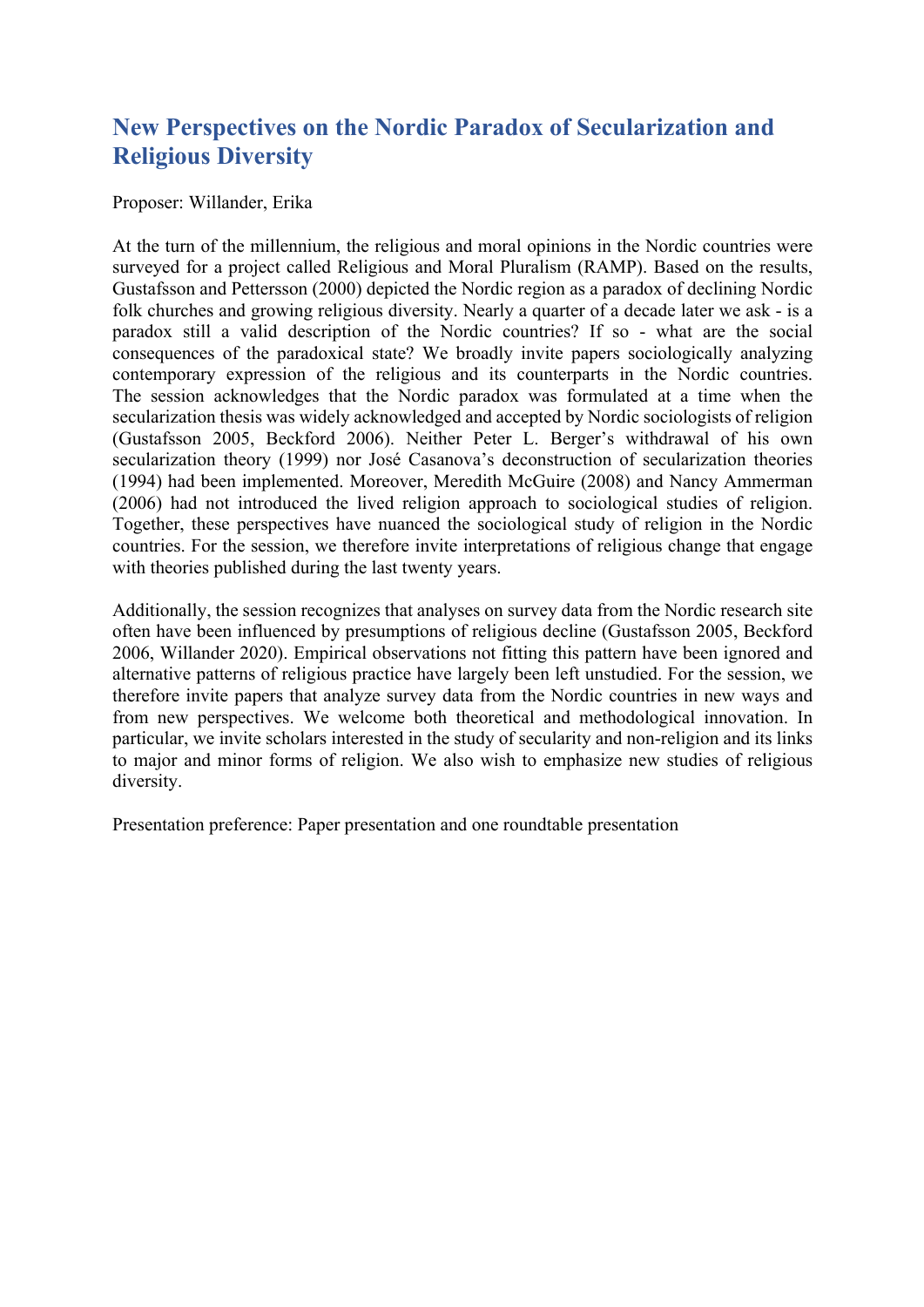# **Household preparedness and the Nordic Welfare State**

#### Proposer: Kvarnlöf, Linda

The interest in household preparedness, meaning citizens crisis preparedness at home, has expanded heavily during the last decade – both in terms of research, politics and policies. Thus, household preparedness can be understood as a growing area of empirical research where levels of preparedness are studied and measured. However, and as emphasized by several social scientists from this field of research, household preparedness can also be understood as a political phenomenon: as a consequence and expression of changes in welfare politics and social security policies. Since the beginning of 2000, social security policies as well as Nordic welfare politics in general has increasingly emphasized the importance of individual responsibility, where individuals and households are expected to care for their own safety and well-being (Larsson, 2019). As a consequence of this social and political development, crisis preparedness has increased its influence in the private sphere as it has literally moved into our homes (Kvarnlöf & Montelius, 2020).

However, the growing interest in household preparedness is far from a new phenomenon. Rather, it is a revival of the kind of civil defense culture that characterized both World War II and the Cold War era. Both then and now, it becomes clear how a society's crisis preparedness is closely intertwined with political tradition, culture and history (Bennesved & Norén, 2020). For example, research have shown how (the Swedish) civil defense rhetoric during the Cold War era framed the Cold War as a threat towards the Swedish folkhemmet and the values and ideal associated with this way of life. The 1960's Cold War rhetoric has been described as an encounter between the cold war and the warm welfare – where the first mentioned was to be fought through the order, safety and control that once characterized the (Swedish) welfare state (Cronqvist, 2012). In summary, this emphasizes the need to understand both historical and current household preparedness discourses and practices in the light of the welfare state that surrounds them.

The ongoing revival of household preparedness raises a number of critical questions that needs to be addressed, for example: Which conceptions of 'preparedness' and 'household' dominate current social security discourses and which conceptions are made invisible? How can such conceptions be understood in relation to welfare politics and power relations such as class, gender, ethnicity, functionality and age? This session welcomes papers that deals with both the practices and discourses of household preparedness, as well as how such practices and discourses relates to the politics of Nordic Welfare States.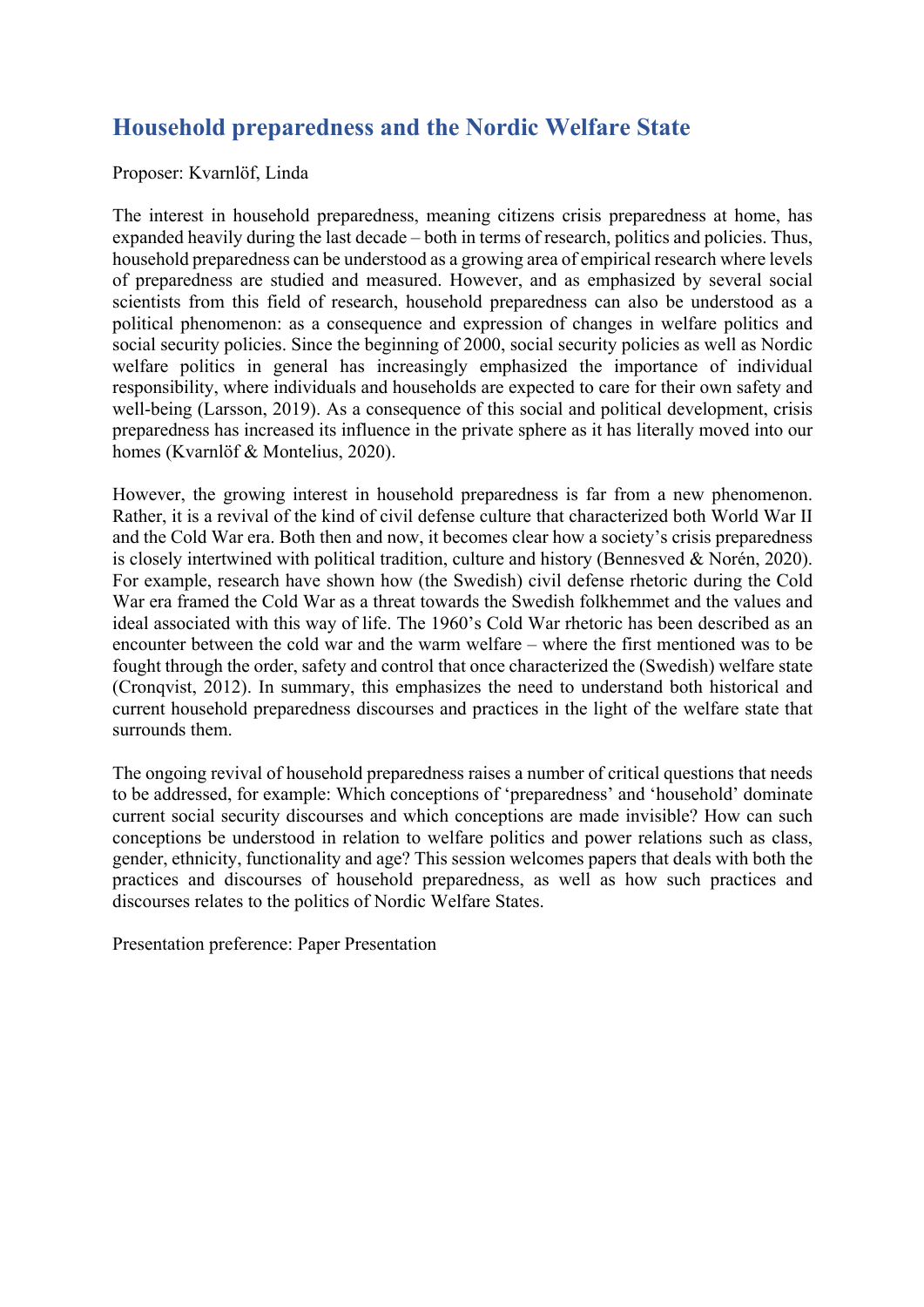#### **Impact, social sciences, and dialogue for democracy in the Nordics**

Proposer: PhD candidate Huttunen, Katriina

In the Nordic countries - as well as more globally - evidence-based decision-making and the impact of social sciences are highlighted more and more by the political decision makers and funding institutions, but also in the public discussion. This working group addresses the possibilities and tensions stemming from the dialogue between academic researchers and policy-makers, as well as the requirement for impactful and measurable outcomes of social science. How does this dialogue advance or hamper democratic decision-making in society? How do different epistemologies -and ontologies- within the academia - and within the social sciences (e.g. feminist and decolonial) address this request for impact? What is the space for the integration of other, often marginalized ways of knowing and producing legitimate knowledge (e.g. southern, indigenous, anti-racist, feminist, queer, practitioner and tacit knowledge), both inside and outside the academia? This working group calls for different ways of thinking about knowledge that matters. It invites presentations that may be theoretical or methodological, plans for future, works in progress or final products.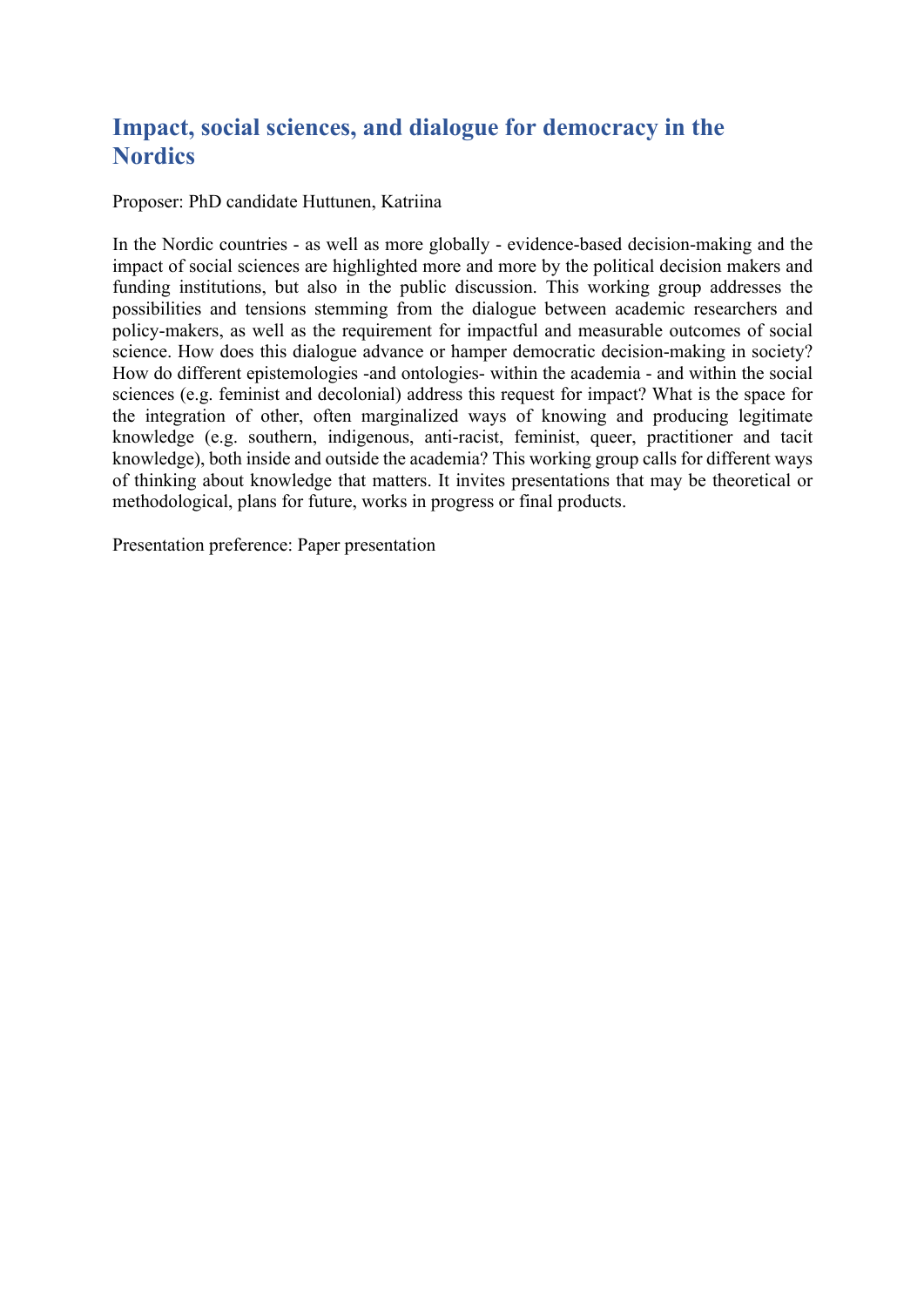# **Uncovering peripheries: geographies of rural welfare policies and local well-being**

Proposer: Assoc.prof. Bucaite Vilke, Jurga

The aim of the session discusses the issues of welfare policies design, institutional architecture, and services implementation mechanisms as options for rural regions in different countries. The session is motivated by the argument that there is an under-researched relation between territorial inequalities in peripheral rural regions and development of local welfare policy arrangements and policy capacities that make impact on local welfare situation in terms of access to public services and local well-being. In all European countries, there are regions that experience population decline, unfavorable social and economic development and where residents consequently have limited access to the public goods and services. Emerging gaps between rural and urban areas reduce life chances of women, men and children residing in the peripheral areas. So-called 'inner peripheries' is an issue of growing political concern in Europe, however, the processes that drive marginalization as well as the forces that could help societies overcome the marginalization are still poorly understood (ESPON 2017).

Previous findings have demonstrated the significant relationship between welfare regimes and social policy arrangements and territorial inequalities, for example, regional disparities analysis in Nordic countries (Sellers et al, 2016, Rodríguez-Pose, et al. 2010; Baldersheim, 2006, Eydal, Gíslason, 2014). One of the most crucial questions that concerns researchers and policy makers are the ways of resolving socioeconomic inequality in different regions by modifying local welfare policy arrangements applied to local needs. The session focuses on cross-national perspective that discusses not only the systematic welfare policy constraints, but also the local potential within the different state welfare contexts and socioeconomic settings.

The main question is about what regional, municipal authorities and local non-governmental actors can do to reduce socioeconomic inequalities in rural regions and what policymaking strategies should be implemented to help localities to sustain affordable welfare and family services. Welfare policy instruments, like education, family work-life reconciliation, employment, and fiscal policies, play the crucial role in making the opportunities and resources more accessible. Local actors capable of activating local welfare policies might include voluntary organizations, individual initiatives, communities, municipal entities and businesses. The session welcomes papers that discuss different welfare policies modifications, community innovations and service provision options suitable for rural areas, for example, employmentcentred family policies, gender policies, active labor market, related work-family life reconciliation measures, early childhood education and care (ECEC) and others.

The papers will present both literature research and empirical studies, and the session will discuss the topics in a comparative way with colleagues all over Europe. The session welcomes papers that compare studies from the rural development and local welfare policy design experiences (and experiments) from the other European states.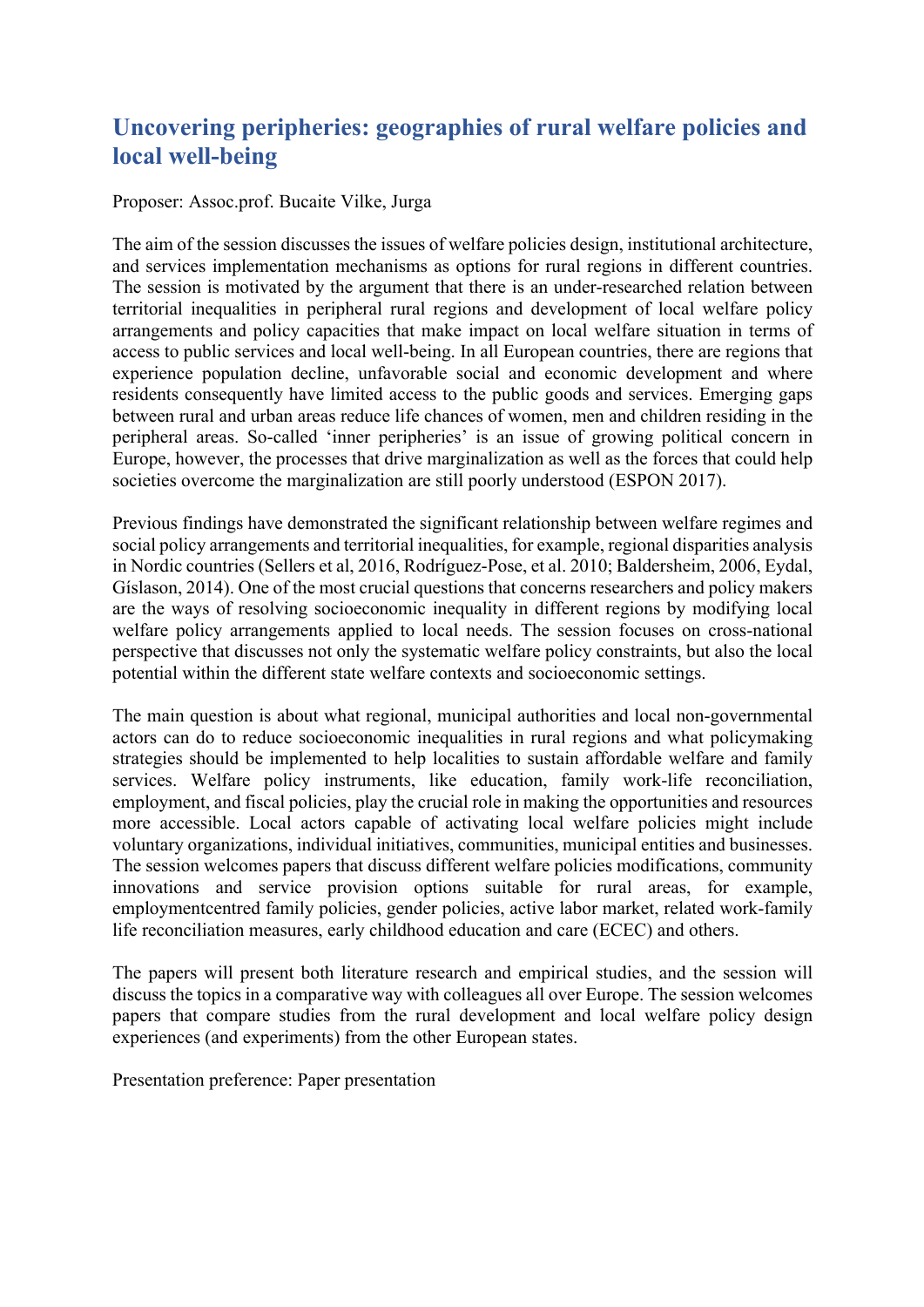#### **Nordic Social Science from a global perspective**

Proposer: Professor Oinas, Elina Type:

The session invites papers on Nordic sociology and social science viewed from a global sociology perspective: how do we situate, for example, the Nordic welfare state social science research in a global context? How do we develop more globally connected sociology that still speaks to the empirical concerns of the Nordic welfare state? How does Nordic sociology address the broader colonial and imperial traditions of Modernity in ways that are relevant for our work? The session is especially interested in papers that explore ways Nordic sociology has responded to the calls to decolonize academic knowledge production and traditions. Are there conceptual or theoretical developments in de/postcolonial research that are specifically Nordic? How do we challenge the legacy that claims that Nordic countries have "long been held up as ideal societies" (by whom? where? in what ways is such an assumption a racializing claim?): what would a shift in register around an alleged Nordic excellence entail? The papers can be theoretical and empirical, and do not necessarily need to focus specifically on the welfare state, sociology or the present.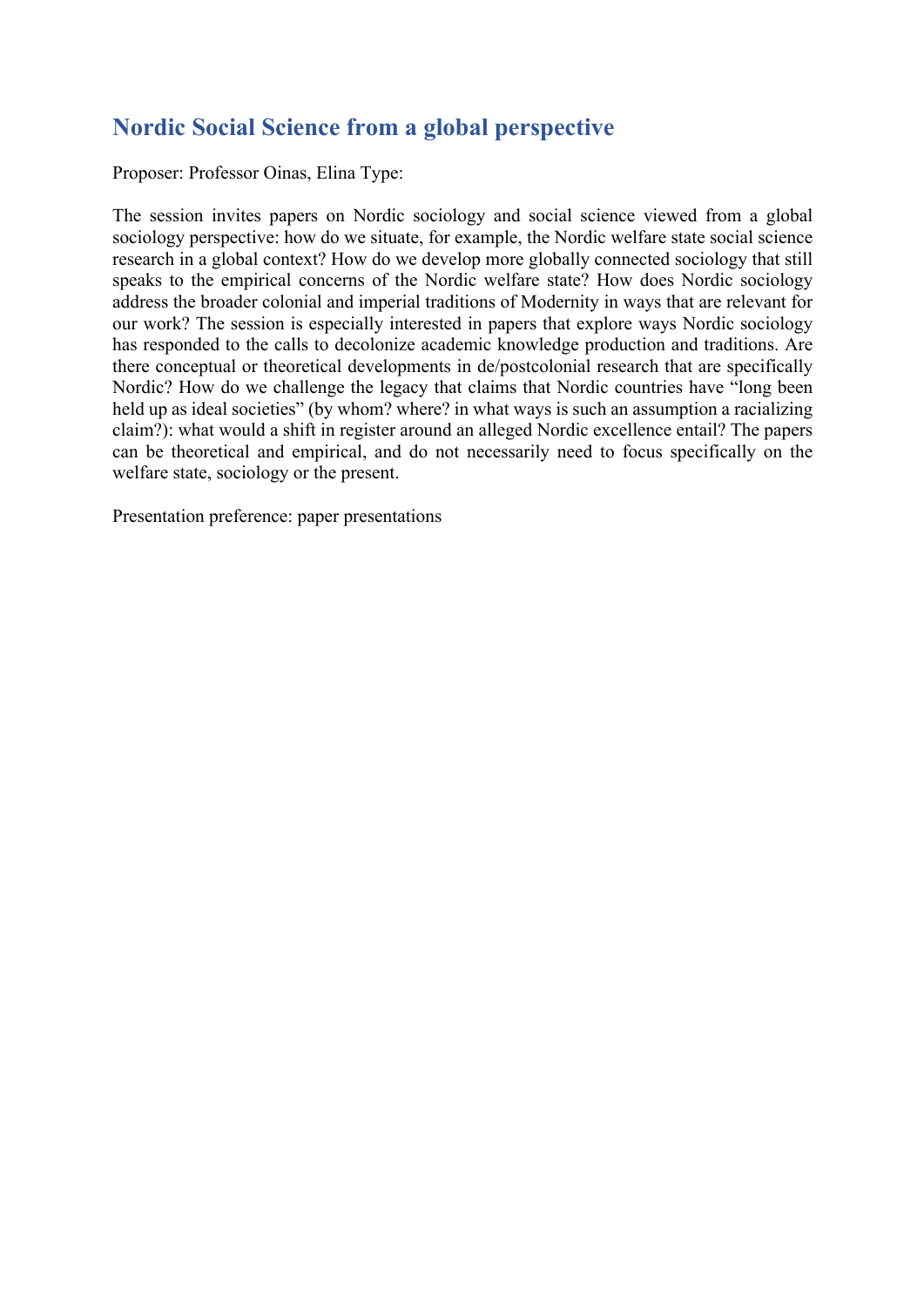# **Active gender equality and diversity policies in the Nordic countries**

Proposer: Dr. Reisel, Liza and Silander, Charlotte

The Nordic countries rank high on international comparisons of gender equality in social, economic, and political arenas (e.g., World Economic Forum 2021). Thirty years ago, Hernes (1987) had already indicated the importance of the state for achieving gender equality, and she defined the Nordic welfare states as potentially "women friendly societies." The Nordic countries have a history of progressive national legislation to promote gender equality in the labor market, including laws that require employers to take proactive measures and contribute to work–family reconciliation (e.g., Bergqvist et al. 2001). In recent decades, comprehensive legislation and the use of active measures to support gender equality have been supplemented and expanded to include other discrimination grounds such as ethnicity, religion and sexual orientation. In addition, 'gender mainstreaming' has been introduced as an overall strategy, which typically means that equal opportunities, equal treatment, and gender perspectives should be systematically integrated into decision making processes, organizations, programs, policies and practices. In short, the aim of mainstreaming is to counteract gender bias within existing systems and structures (Squires 2005). As national (and pan-national) policies on active equality work has expanded to include other discrimination grounds, so has mainstreaming become all the more complex. This session calls for papers addressing the different ways in which mainstreaming, active measures and duties to report on equality and diversity work has been conceptualized and implemented the Nordic countries. We invite papers that take a comparative perspective, as well as country case studies at various levels of implementation and/or in various societal arenas. Investigations can be qualitative or quantitative, including, but not limited to, policy analysis, effect studies, and implementation studies.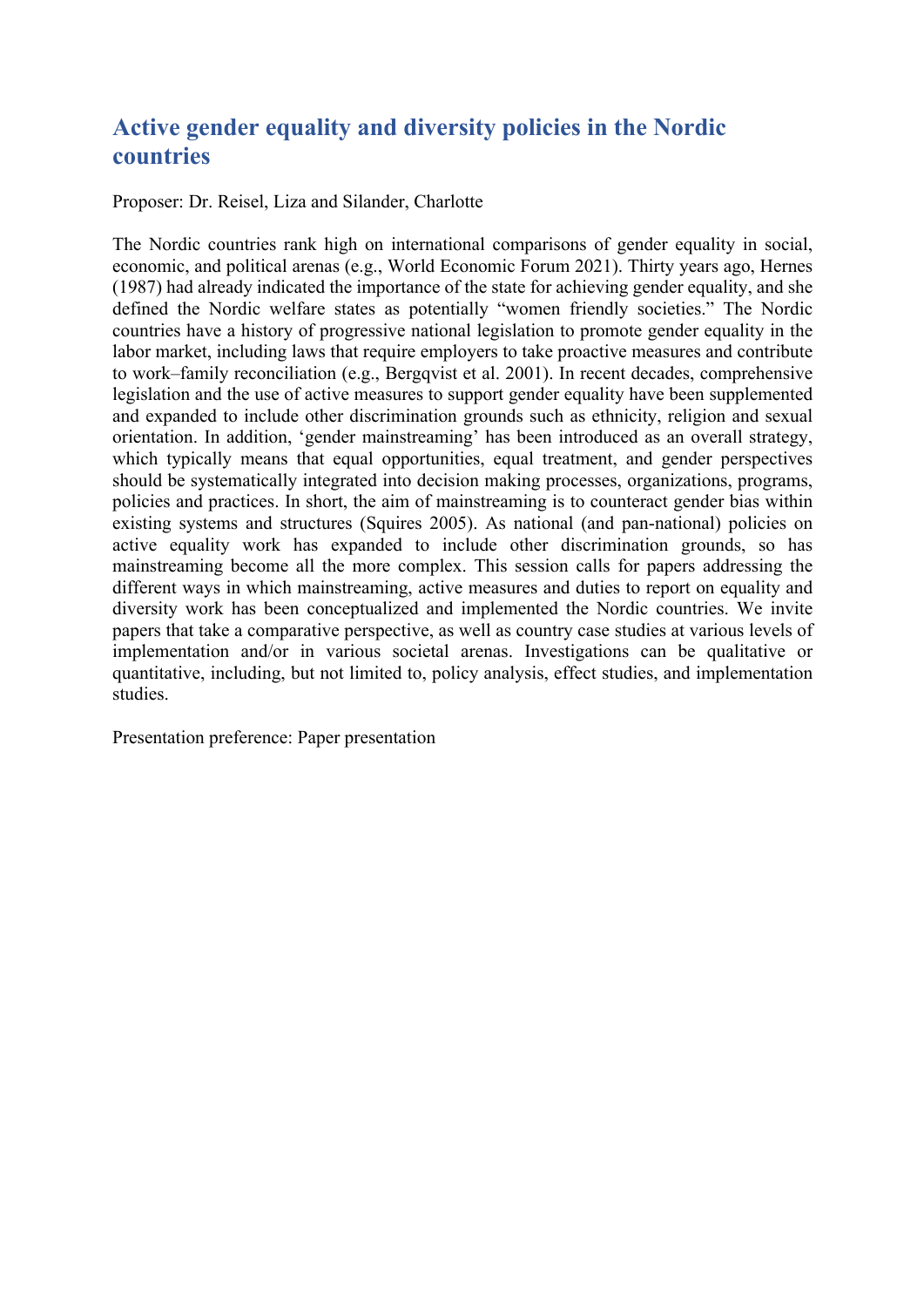#### **The sociology of chronic illness**

Proposer: Dr. Grabowski, Dan and Olesen, Kasper

In Nordic welfare states chronic illness is increasingly treated and managed outside of traditional health care facilities. With approximately a third of the population in the Nordic countries living with at least one chronic illness, the role of social settings in civil societies, such as families, local communities and work places, becomes of increasing importance for prevention and management of chronic illness. Sociology of chronic illness has an untapped potential to explore, describe and intervene in the conditions and possibilities when living with chronic illness. Because of the shared cultural, geographical, and social features across the Global North we propose a stream focusing on current and future research in the unsettled field of sociology of chronic illness in and especially outside the traditional health care setting. Parson's classic theory on sick roles (1951) demonstrated that the sick role is embedded in social processes and assumptions about what is right and wrong. In the case of acute illness e.g. the sick person is granted exemption from normal roles and responsibilities. But what happens when the sick role is permanent and when it is played out outside of the traditional healthcare setting e.g. in the family setting or the work place setting? As problematized by the Danish sociologist Dorte Gannik the conceptual distinction between experienced illness and diagnosed disease has made it possible to make analyses of illness in one dimension without link to the expression of the disease in the other dimension. This distinction or sociological doubling of the disease concept may be more problematic than fruitful. Questions relating to identity processes, selfunderstandings and social imaginaries in relation to illness and health are also of central concern within sociology of chronic illness. How do these mechanisms affect the way we understand ourselves in the context of complex societies?

Burning questions include:

•How can a situational/social understanding of chronic illness contribute to research and practice?

•What are the opportunities and barriers for civil society (e.g. family, work place, local community) in mitigating the burden of chronic illness?

•How can sociology of chronic illness transcend the distinction between subjective, sociocultural illness and biomedical disease?

Form of the session: The aim of the stream is to bring people together to share ideas and knowledge, discuss research, and pool information and resources related to the overarching theme of sociology of chronic illness. We propose a stream welcoming abstracts for both oral presentations and workshops. We welcome both empirically, methodologically and theoretically oriented contributions.

Possible session themes include but are not limited to: The sociology of chronic illness in the family setting, (e.g. emerging autonomy in youth with chronic illness), stigma related to chronic illness, chronic illness in a life-course perspective, management and prevention of chronic illness in civil societies. Selection of papers will be based on peer-review. We will however attempt to include all relevant papers of high quality and will be open to adjust the number of sessions accordingly.

Presentation preference: Paper presentation - Roundtable presentation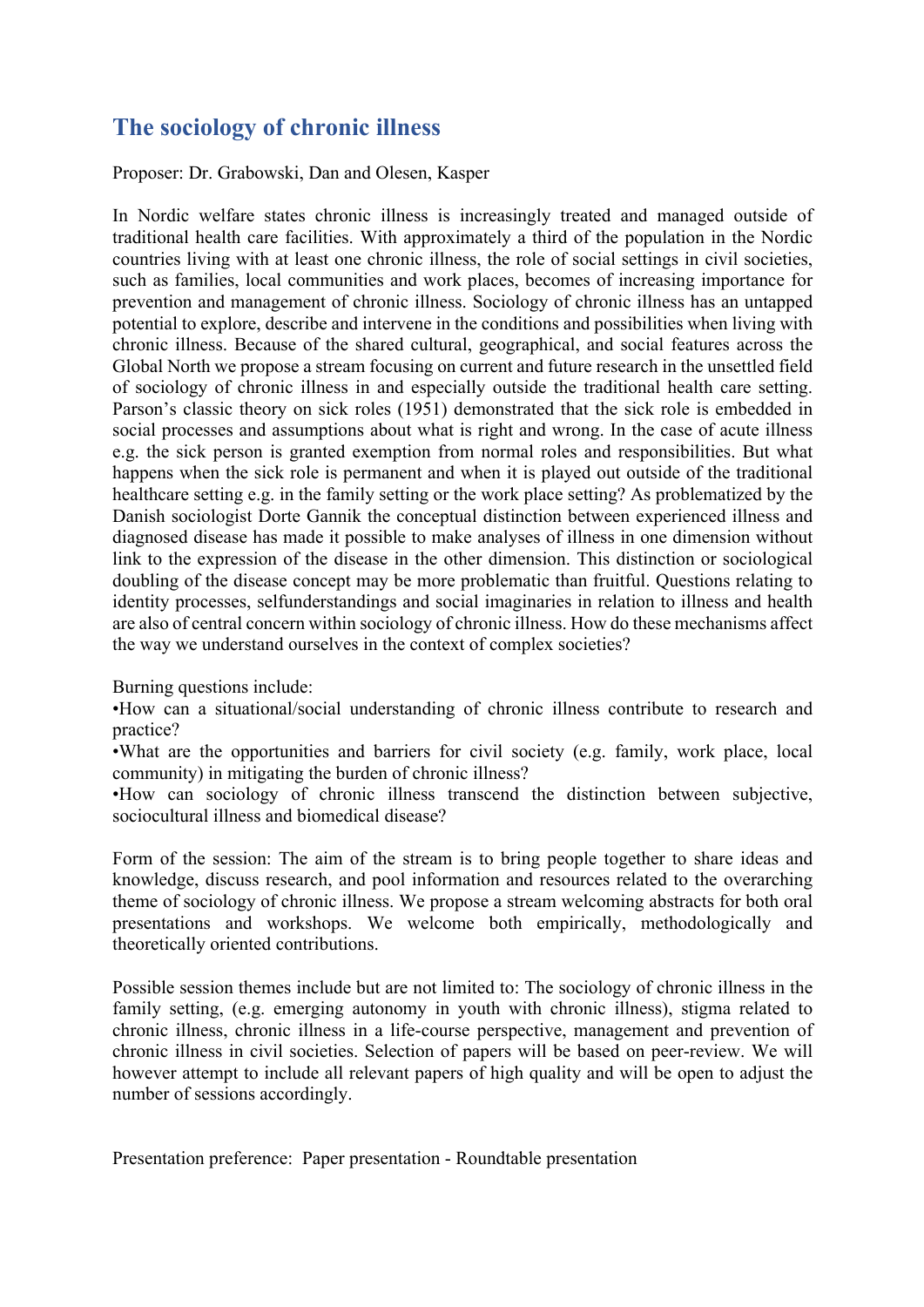#### **What can or should sociology do for students, teachers and society?**

Proposer: Lundberg, Janna

This explorative workshop session welcomes papers elaborating on the possibilities of Sociology as an academic discipline. What can and should Sociology do? Is a "Public sociology" the best option, or is there a need for a new sociological imagination (Burawoy 2005; Mills 1959)? Whom is sociology for (Gouldner 1973)? This session address issues concerning what students in Sociology learn. How can the subject make an impact in students' lives and teachers' situation? How can Sociology affect society as a whole? Does Sociology have potential of bringing back the Nordic welfare state of equality, or can Sociology lead to other ways of organizing an equal society? Is there a place for research and education to be politically radical or activist orientated, or should the political part be left aside? How can sociology and social justice work together within the academy (Ahmed 2012)? What are the benefits and downsides to a political versus an a-political stance when researching and teaching Sociology (Mouffe 2005)? The need for Sociology in today's Nordic welfare state is the subject for this explorative workshop session. Both theoretical and empirical focused studies are welcomed. Within the workshop we wish to compare examples of how sociological education and research is constructed within the university, with theoretical reasoning on how sociology should be constructed.

Presentation preference: Workshop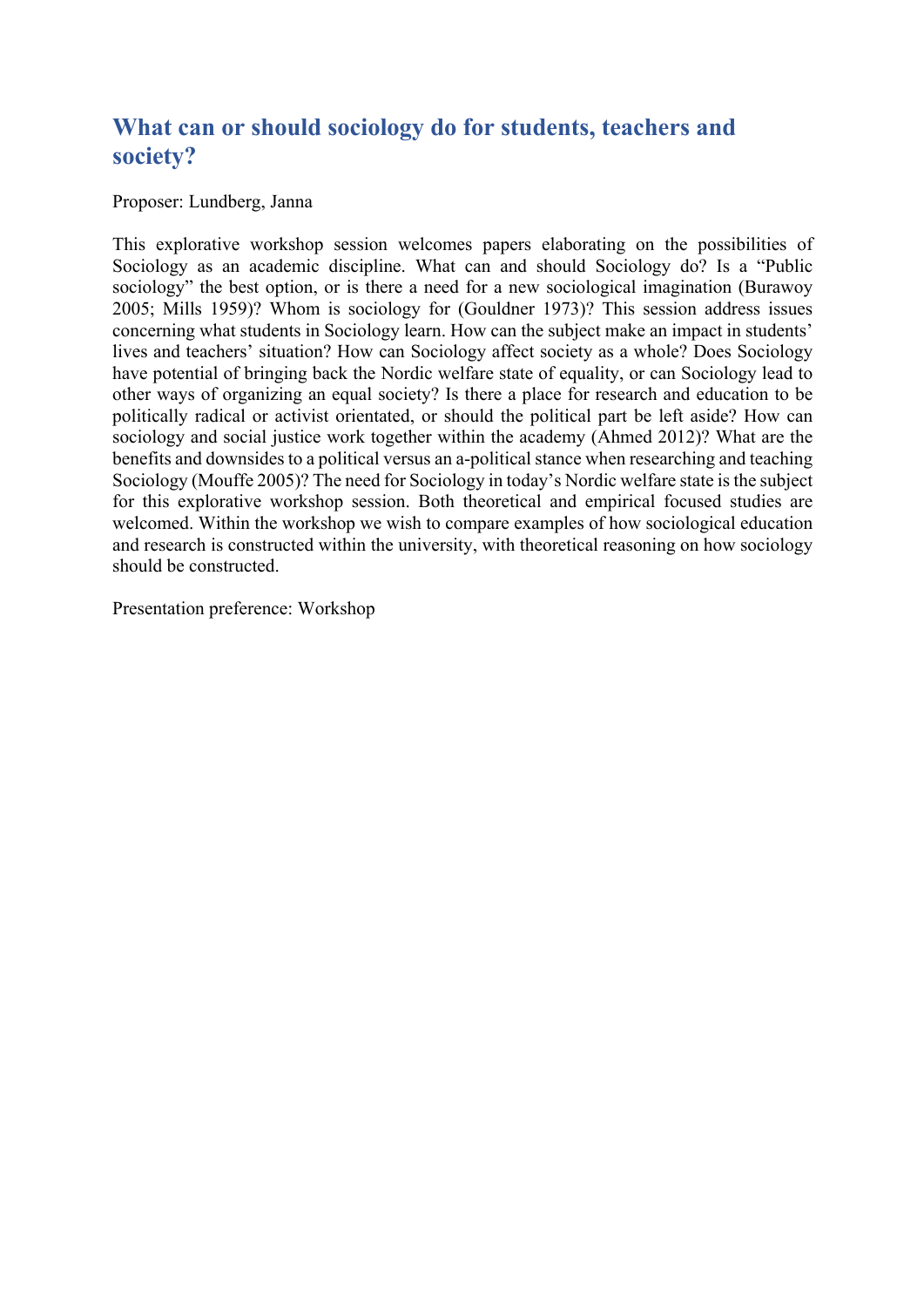#### **The geography of socioeconomic inequalities and social mobility**

Proposer: Lintunen, Lotta and Pöyliö, Heta

Recently there's been an increased interest in the within-country geographical aspect of inequality and socioeconomic mobility among sociologists and economists. These studies suggest that institutional, political, environmental, and socioeconomic factors that are embedded in geography act a major role in the reproduction of inequalities and social class. In other words, the inequalities that occur within and between societies, families, and individuals are linked into the spatial context of institutions and structures. Nordic countries are geographically vast and sparsely populated, with sometimes hour-long distances to the nearest industrial hub and university city. They are also often quoted as the most equal countries with thriving educational systems and high levels of socioeconomic mobility. Considering the geographically distributed services and educational institutions in the Nordic countries, does the promise of equal chances become fulfilled for everyone, regardless of where they live while growing up? We welcome contributions for oral presentations, that address the questions on geographical inequalities within the areas of education, occupation, income/resources, and social mobility. The main focus of this session is on quantitative research. We aim to bring together researchers that are interested in questions such as does social origin matter differently for educational achievement, educational attainment, occupation, or income, depending on the area of living? Or how the area of living interacts with social origin and adulthood outcomes? The session organizers will conduct a blind review and ranking of the proposals, selecting 4 to 8 papers (1-2 sessions) for presentations depending on the amount and quality of the submissions.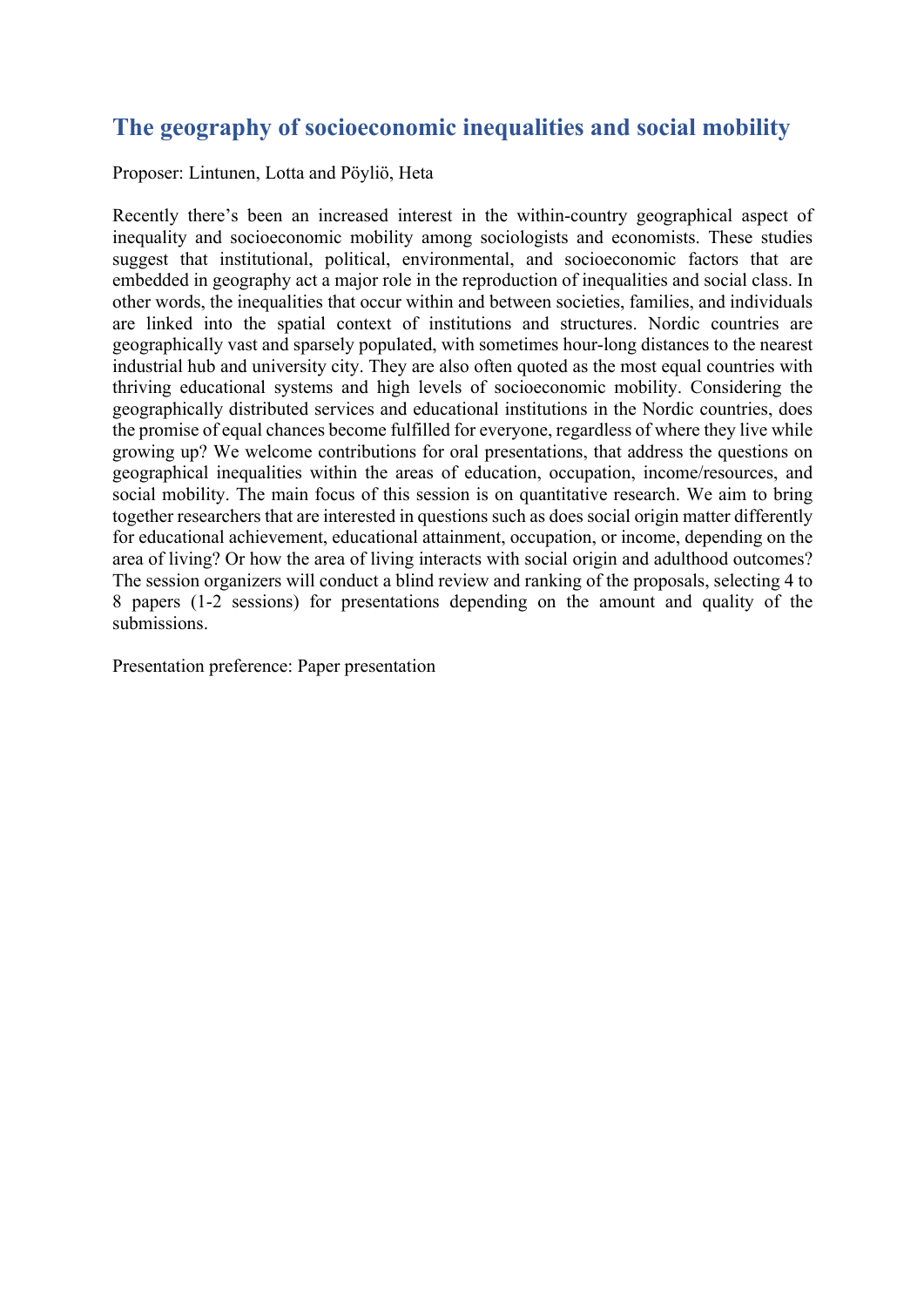# **Should I Stay or Should I Go? Young people's everyday life in rural areas in the Nordic Welfare State**

Proposer: Østergaard, Jeanette and Pless, Mette

There are many myths about young people growing up in rural areas in the Nordic Welfare countries. But what are the realities of their everyday lives? And how do young people reflect on their future possibilities provided by the universalistic welfare systems? Recent studies have drawn attention to the increasing social and geographical inequalities that continually divide rural from urban areas in all the Nordic countries. As statistics document, young people in rural areas have fewer opportunities in regards to further education and employment than young people living in urban areas. Furthermore, moving away from family and friends is often required for youth in pursuit of future educational and employment possibilities. This can leave young people in dilemmas about staying or leaving.

This session follows a recent international trend that argues for the need to place greater attention to the spatial dimensions of youth transition in relation to their future. In doing so we want to focus on the tradition in most but not all Nordic countries of researching rural life. This session thus invites paper presentations that aim at understanding the everyday lives of young people who choose to stay in rural areas. What characterises their transition to adulthood, what opportunities do they have, how do they envision their future, what are their dreams for the future and what challenges do they associate with staying or leaving?

We welcome paper presentations that reflect on how friendships, family, gender, and inequality (poverty) influence young people's understanding of staying or leaving in rural areas in the Nordic countries. This entails questions like how do young people perceive of, and experience, belonging to the places in which they live, and how does growing in up in geographically and economically disadvantaged areas influence young people's future perspective on establishing lives of their own. Do they feel or fear spatialised inequality and downward mobility (e.g. new forms of territorial stigmatisation) or are they optimistic about their future possibilities?

The session welcomes paper presentations based on both qualitative and quantitative studies. Presentation preference: Paper presentation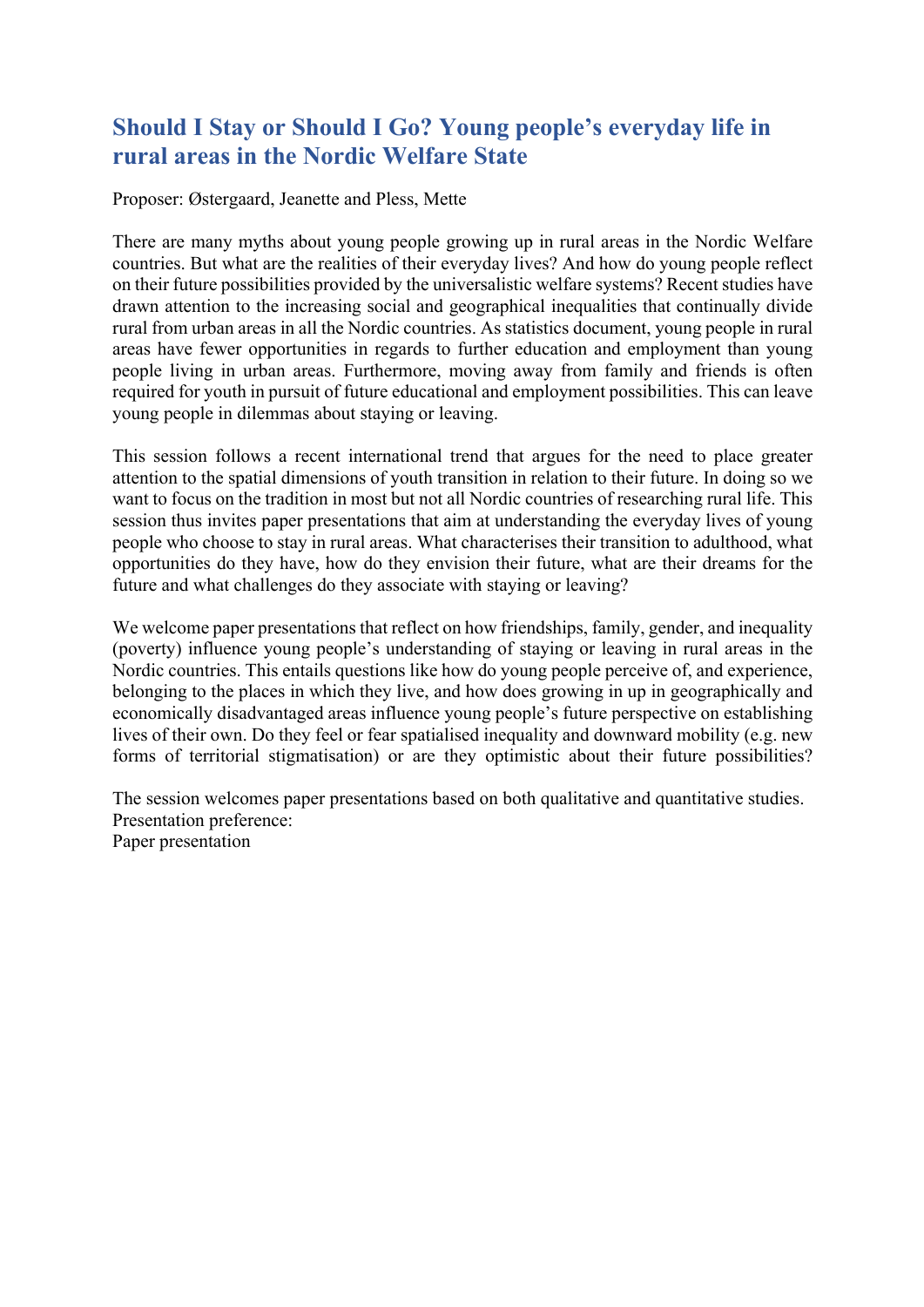# **Health and well-being**

Proposer: Ólafsdóttir, Sigrún

Health, Illness and healing is a topic of core sociological concern. This session is open to all papers that focus on health from a sociological perspective. Papers that relate to the theme of the myths and realities of the Nordic welfare state are particularly welcome.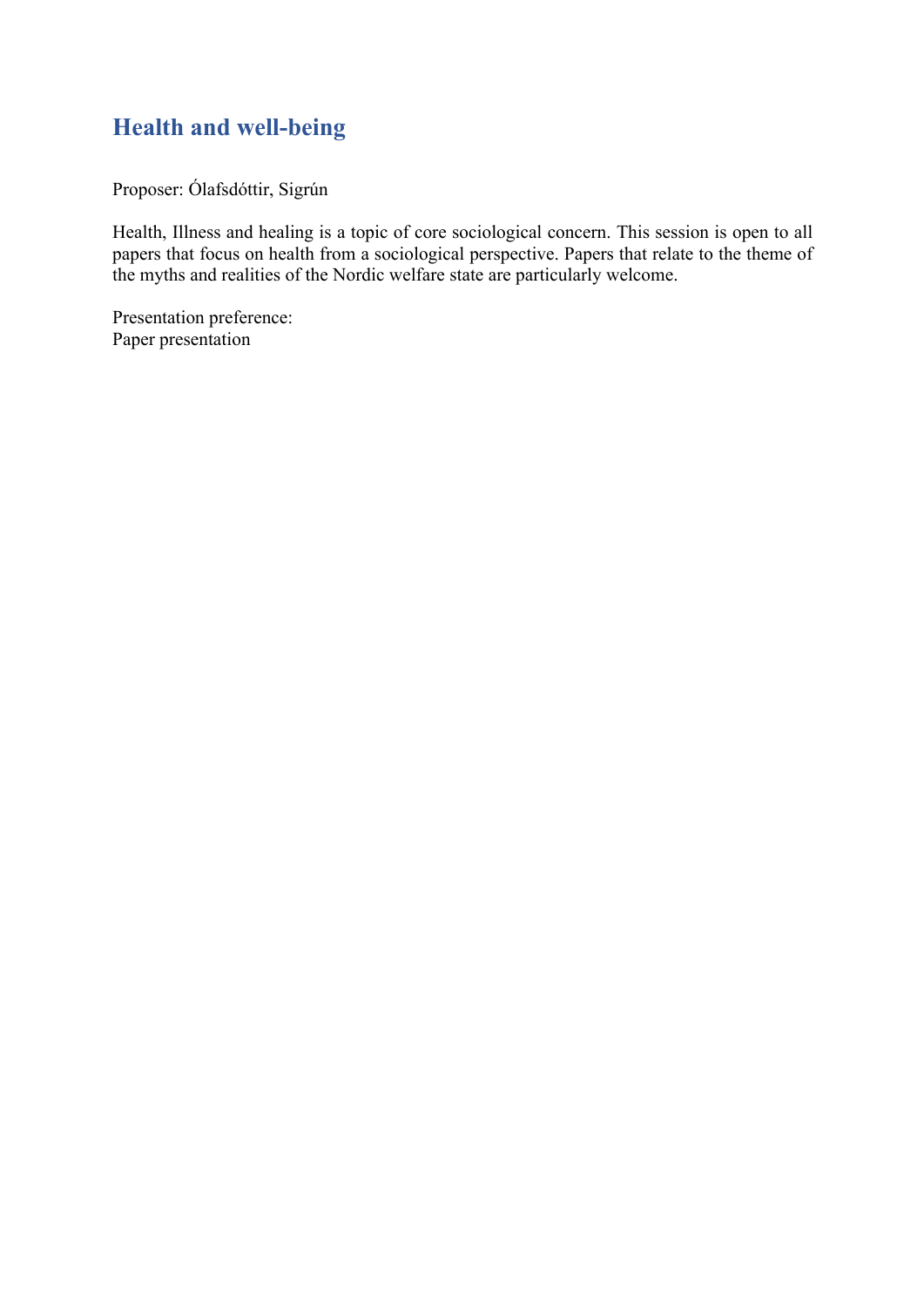# **Disaster sociology: Nordic perspectives**

Proposer: Eydal, Guðný Björk

The topic of the session is Nordic perspectives on disaster sociology. We welcome both theoretical and empirical contributions. Disasters are increasing in numbers and the importance of disaster sociology is growing, thus it is important to take the stock of the Nordic sociological research in the field.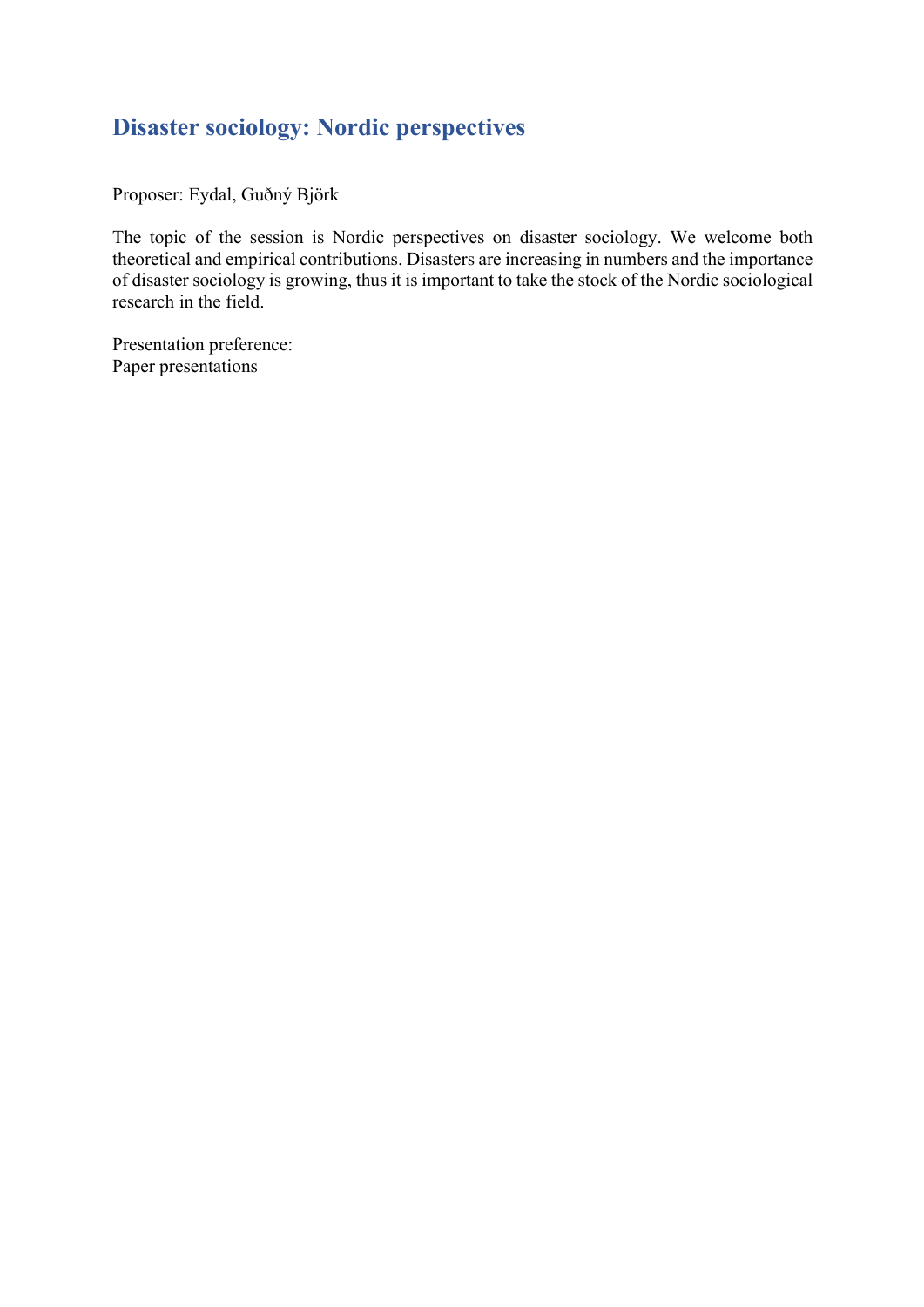#### **Sexualities**

Proposer: Jóhannsdóttir, Ásta

In this section a broad, interdisciplinary and intersectional perspective on sexualities will be explored. We welcome all papers on the subject of sexualities and human sexual experience – including but not exclusively on topics around, disability, gender, race, queerness, sex and sex education.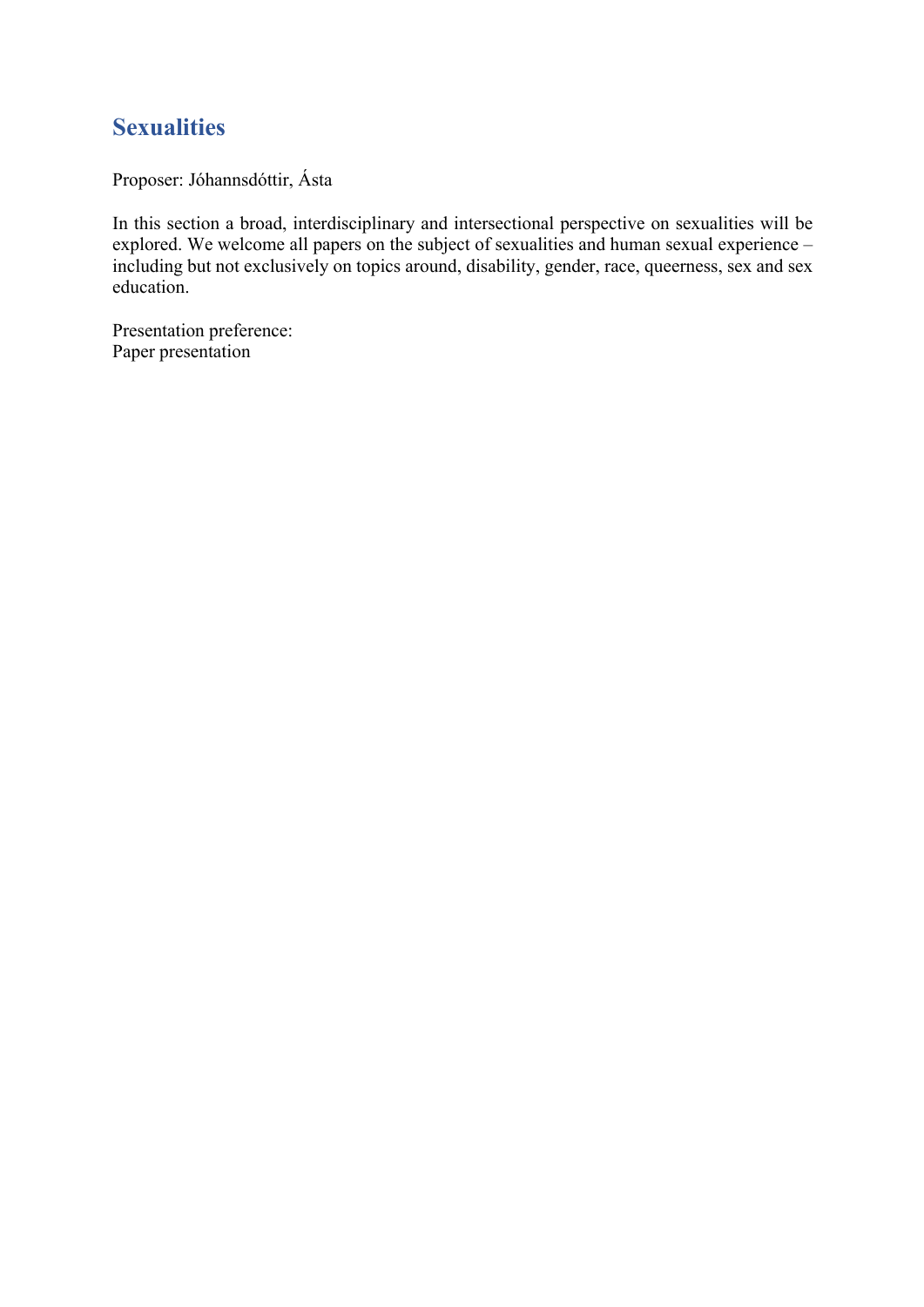# **Social Inequality**

Proposer: Ragnarsdóttir, Berglind

Social stratification and the unequal distribution of resources, opportunities and privileges is a topic of core sociological concern. This session is open to all papers that focus on social inequality. Papers that relate to the theme of the myths and realities of the Nordic welfare state are particularly welcome.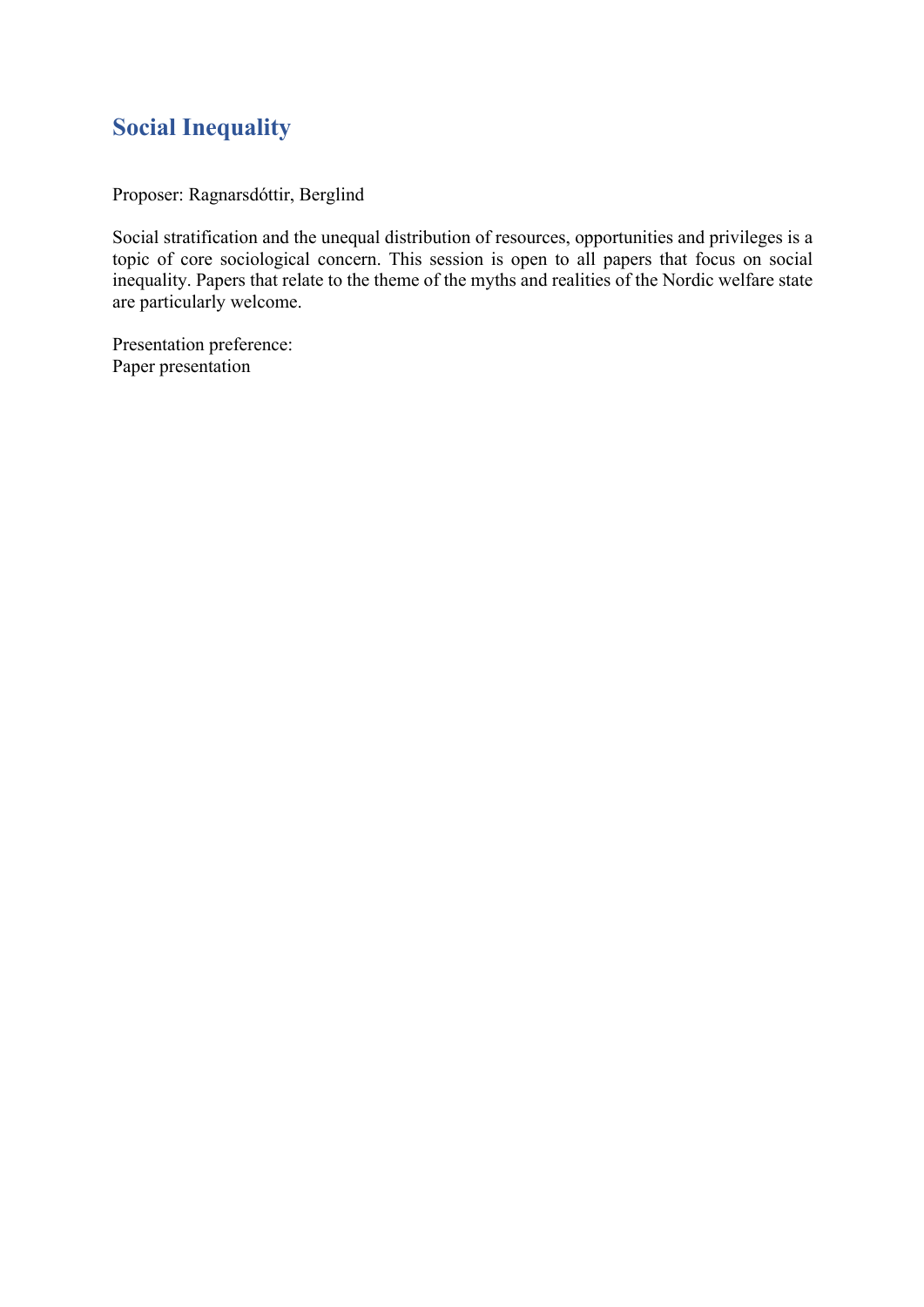# **Nordic Welfare States**

Proposer: Oddsson, Guðmundur

This session is open to all papers that focus on the Nordic countries from a sociological perspective. Papers that relate to the theme of the myths and realities of the Nordic welfare state are particularly welcome.

No presentation preference.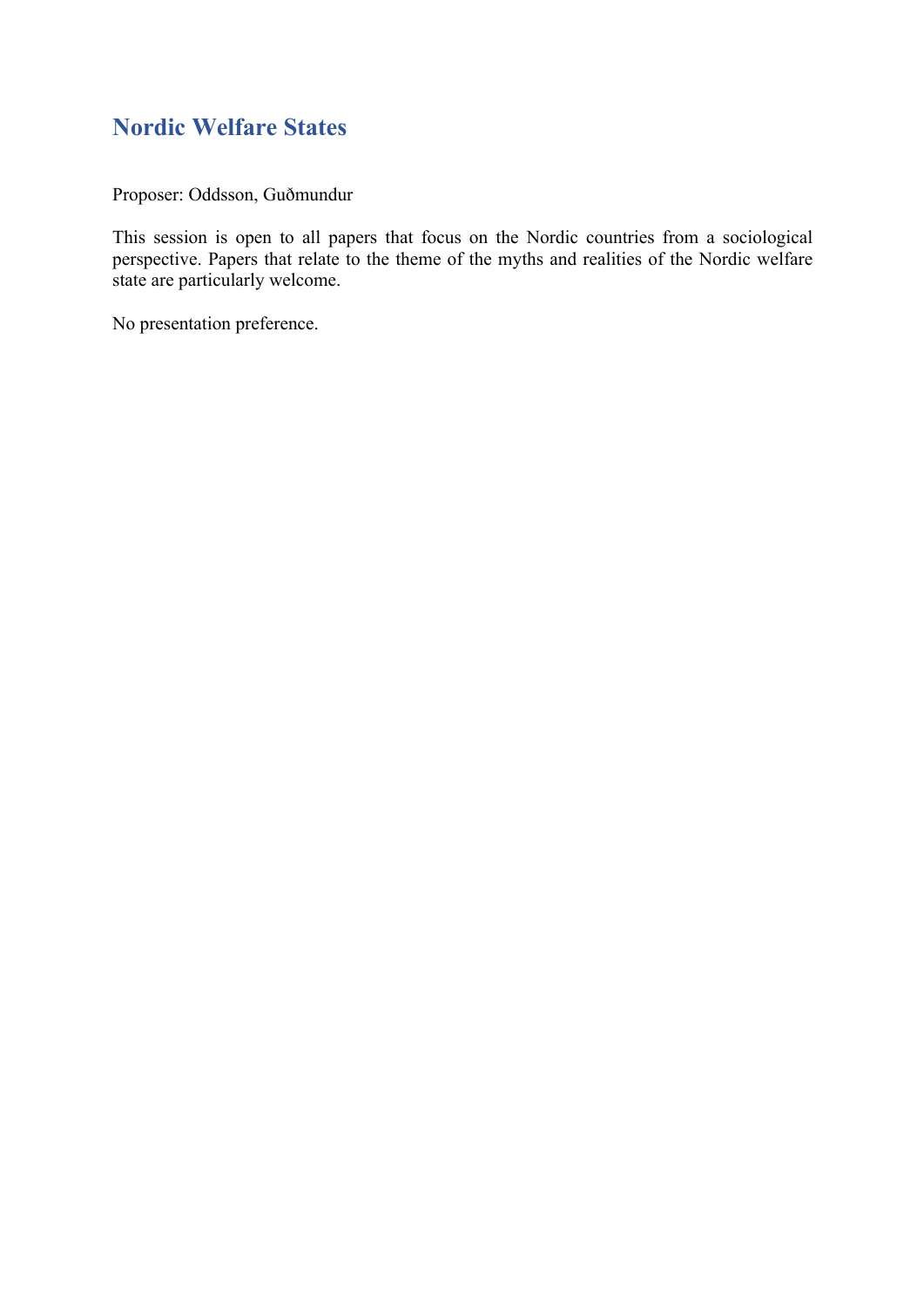# **Romantic love and love relations - Myths and realities**

Proposer: Magnusdottir, Berglind Ros

Under the realm of critical studies, there is an open call for the sociology of love in postmodern times. Sexual or romantic love is now seen as an important topic in social science, both among non-feminist and feminist scholars.

The focus can be on

a) Love as a subject and a discourse; how it is socially and culturally manifested

b) Love as a practice in the making and maintaining of intimate relationships in specific contexts and among certain groups

c) Love and negative relations in the world of scopic capitalism (Eva Illouz)

d) Social parameters of love explored through quantitative databases

e) love as a force of human power and how love power is utilized and exploited (A.G. Jónasdóttir) in the hook-up culture and intimate relationship.

f) Love and love relations in cyberspaces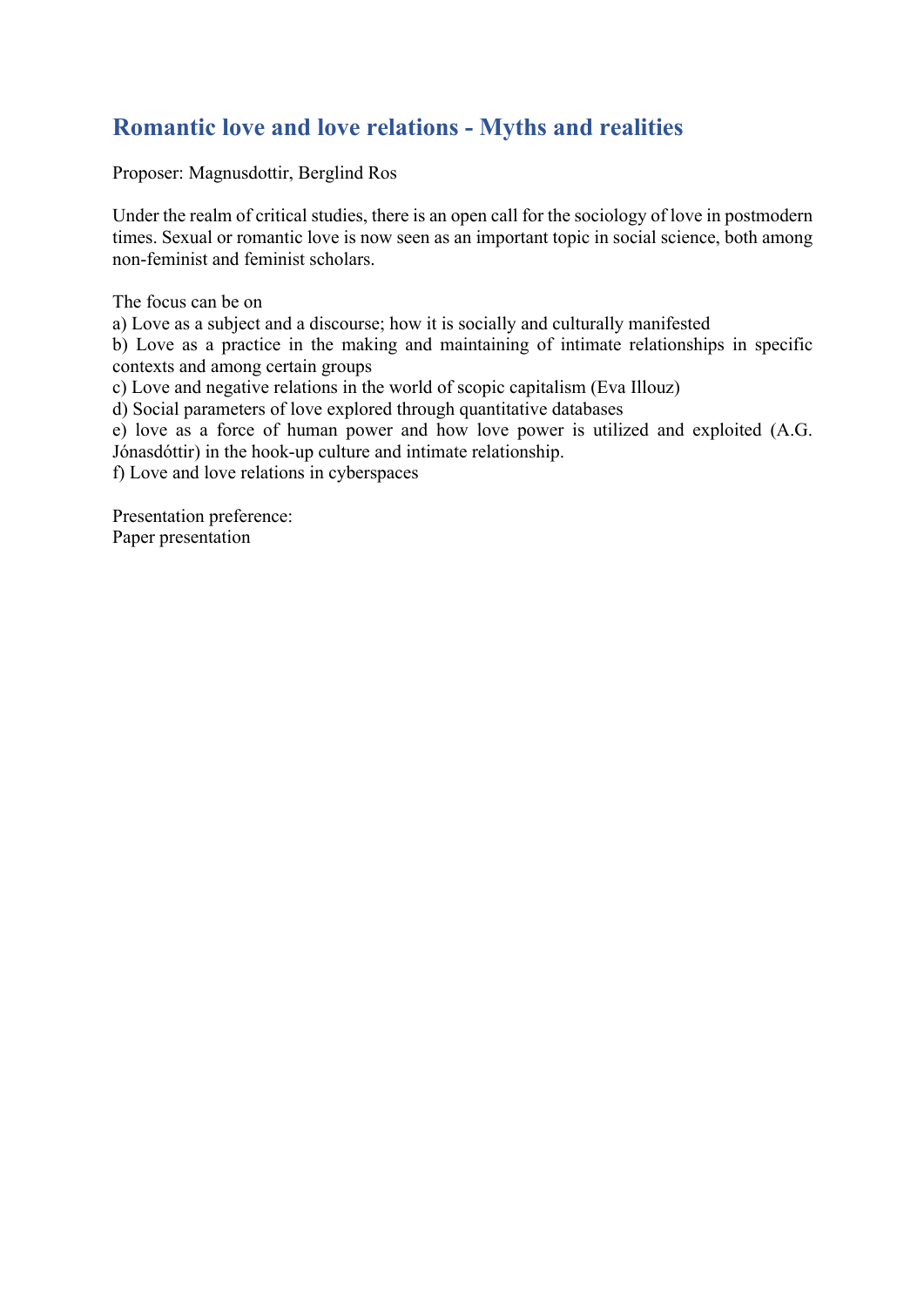# **Environmental sociology**

Proposer: Bjarnadóttir, Sóllilja

Environmental sociology is a growing topic within sociology because of all the environmental problems we are facing. This session is open to all papers that focus on environmental issues from a sociological perspective. Papers that relate to the theme of the myths and realities of the Nordic welfare state are particularly welcome.

No presentation preference.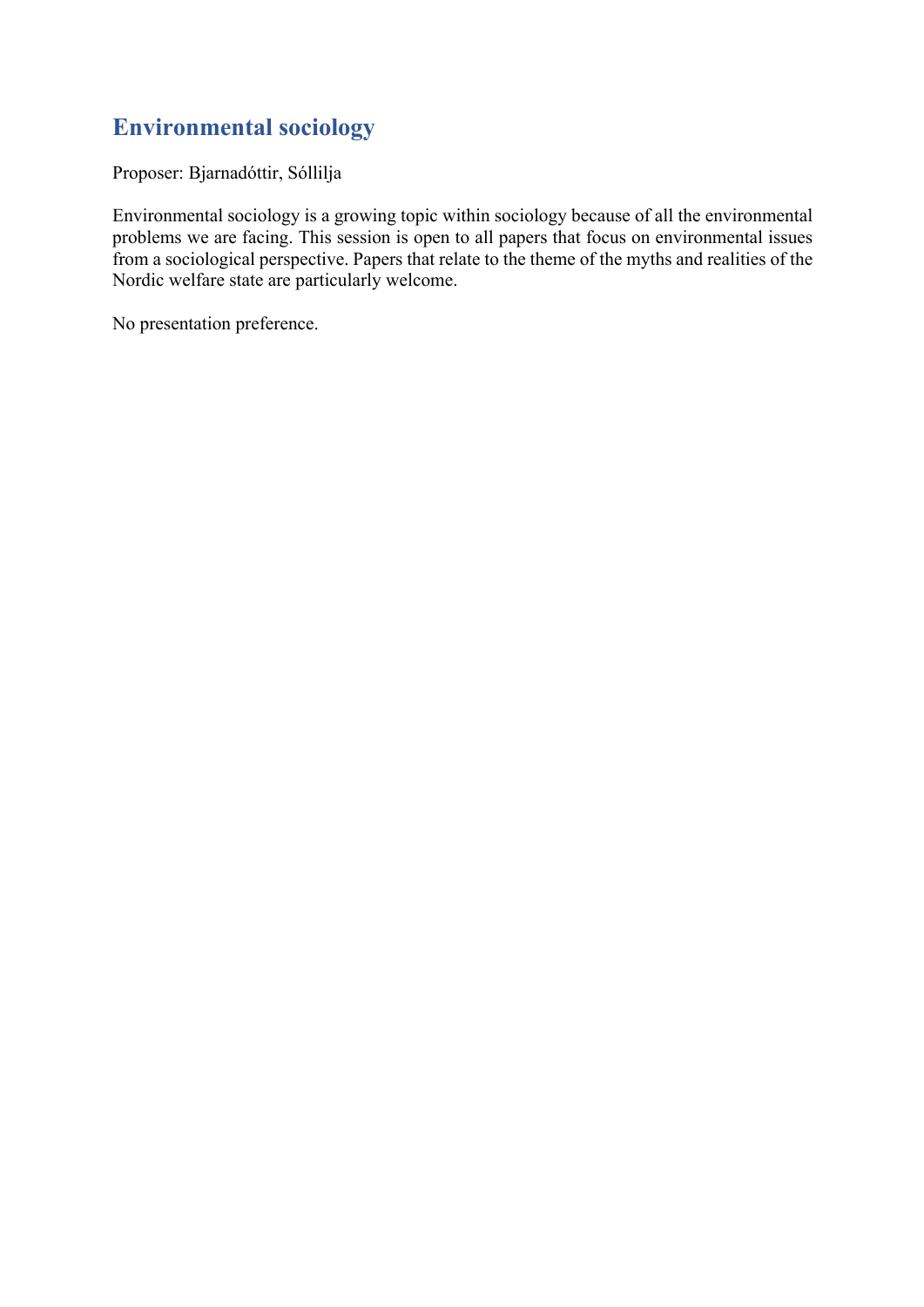# **Gender and family**

Proposer: Arnalds, Ásdís

This session is open to all papers that focus on gender and family from a sociological perspective. We therefore welcome papers on family matters, the gendered nature of parenthood, and other gendered practices. Papers that relate to the theme of the myths and realities of the Nordic welfare state are highly appreciated.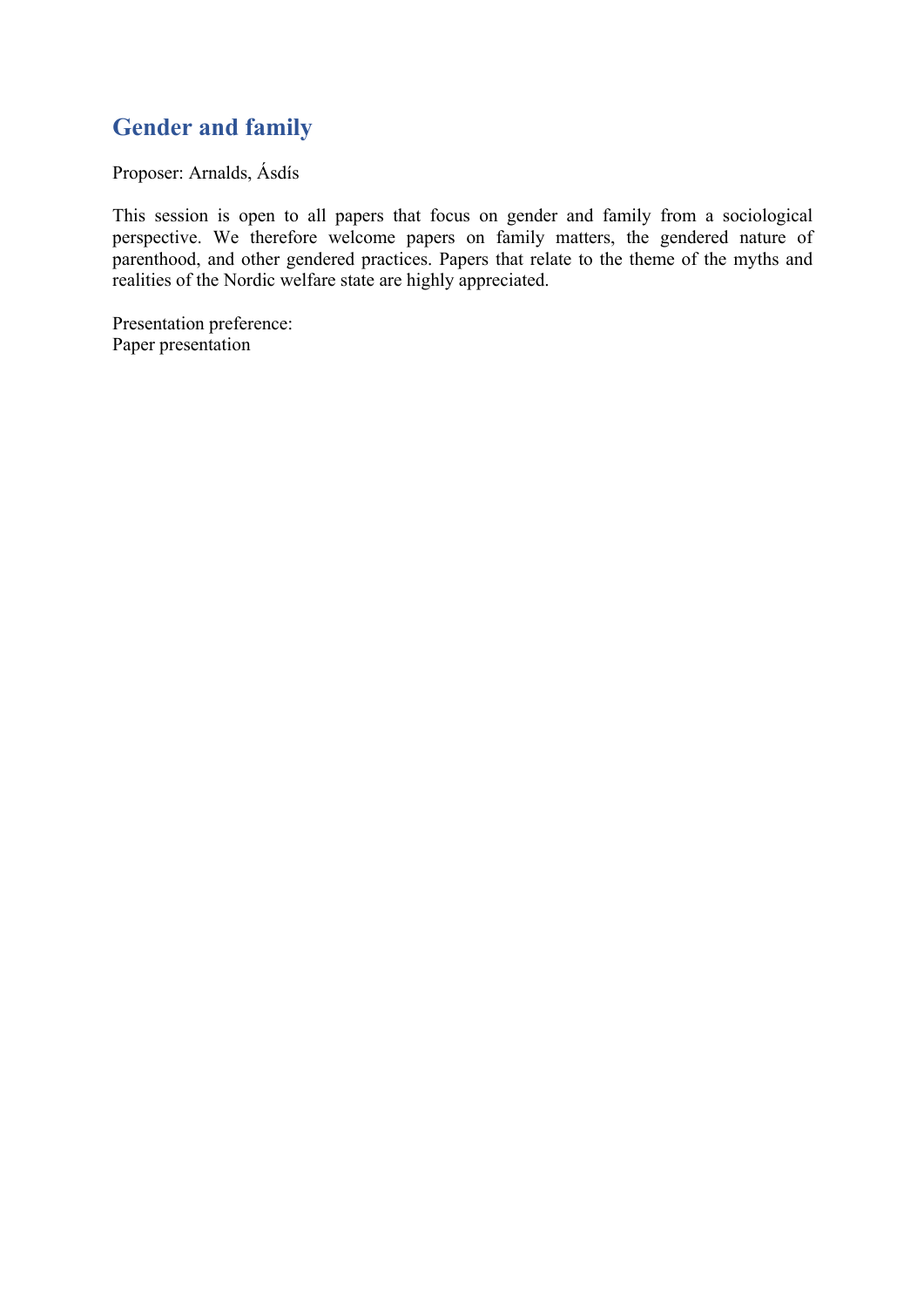# **Urban and rural sociology: Oppositions, intersections and synergies**

Proposer: Bjarnason, Thoroddur

Urban sociology and rural sociology have developed as parallel intellectual universes based on different theoretical premises, interdisciplinary spaces, and public policy domains. In a sense, contemporary sociology has inherited and reinforced the opposition between traditional rural communities and modern urban societies explicitly proposed by classical theorists such as Tönnies, Durkheim and Simmel and more implicitly assumed by e.g. Comte, Marx and Weber. While a razor-sharp distinction between urban and rural resonates well with a multitude of imageries in popular culture, the vast majority of people live neither in Gotham city nor the Ingalls farmstead. The forces of modernization and globalization have transformed spaces and places alike, eroding earlier spatial configurations of home, workplace, neighborhood and community, as well as obliterating the dependency of cultural diversity on local population density. This session will provide a forum for presenting and discussing contributions to urban, rural, or spatial sociology in the Nordic context and beyond. Contributions that focus on the intersection of urban and rural sociology are particularly welcome.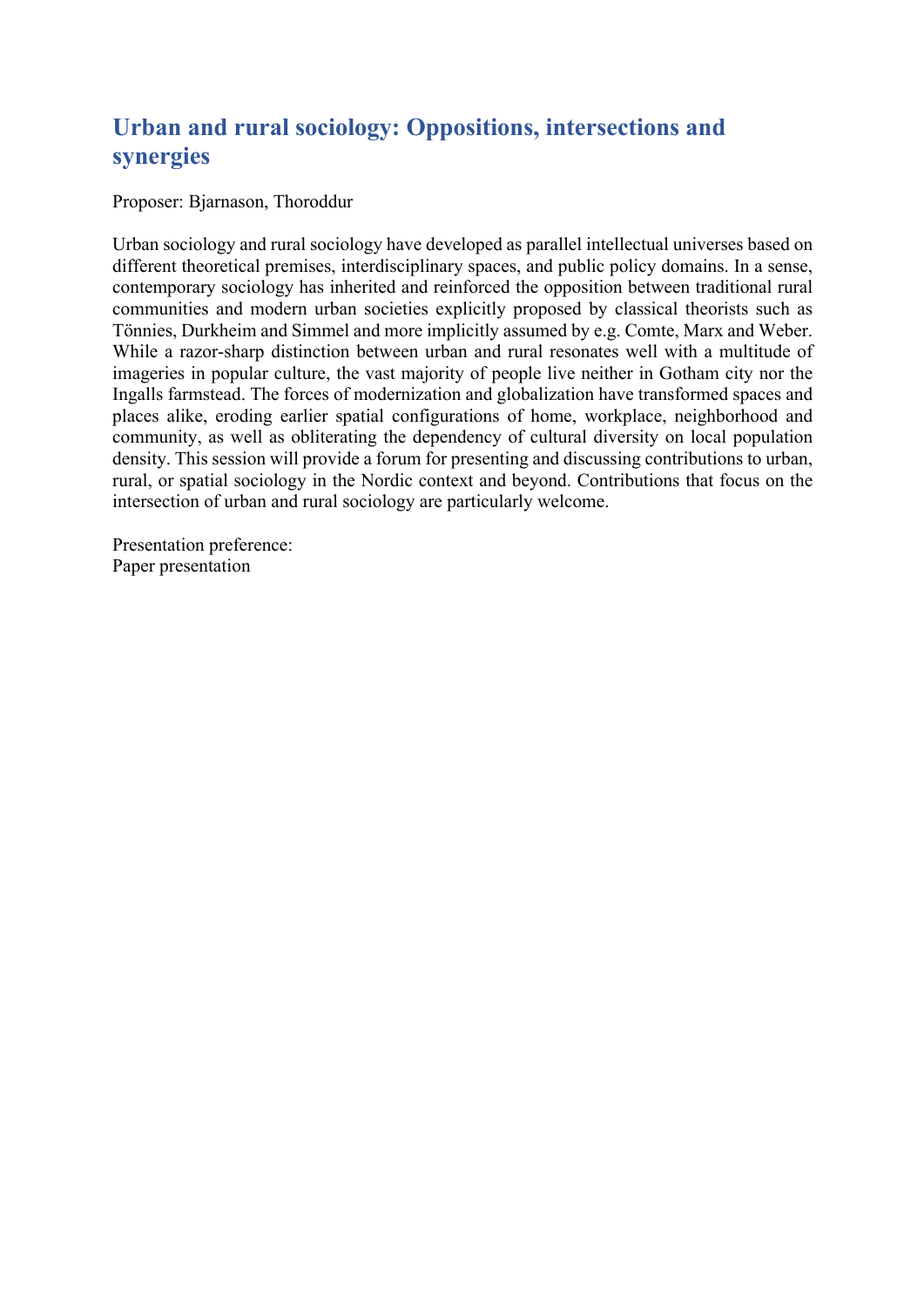# **Local and translocal (im)mobilities in a Nordic context**

Proposer:Bjarnason, Thoroddur

Contemporary mobilities have transformed interpersonal relations, local communities, regions, nation states and global structures. Technological advances have enabled global and local flows of people, capital, products, and information, undermining the sovereign nation state as the fundamental context of economic, cultural, political, and social life. In the process, the association between nation states, nations and ethnic groups has becomes increasingly complex. While some countries and segments of their populations enjoy almost frictionless mobilities, others are characterized by various forms of immobility and/or forced mobility. Earlier differences and relations between urban and rural have also been disrupted and transformed as education, work and leisure, social relations have become less attached from a particular place. This session welcomes theoretical and empirical studies of local and translocal (im)mobilities relevant to the Nordic countries. Topics may include but are not limited to immigrant or minority communities in the Nordic countries, Nordic diasporas abroad, urbanrural flows and intersections, and virtual or hybrid communities.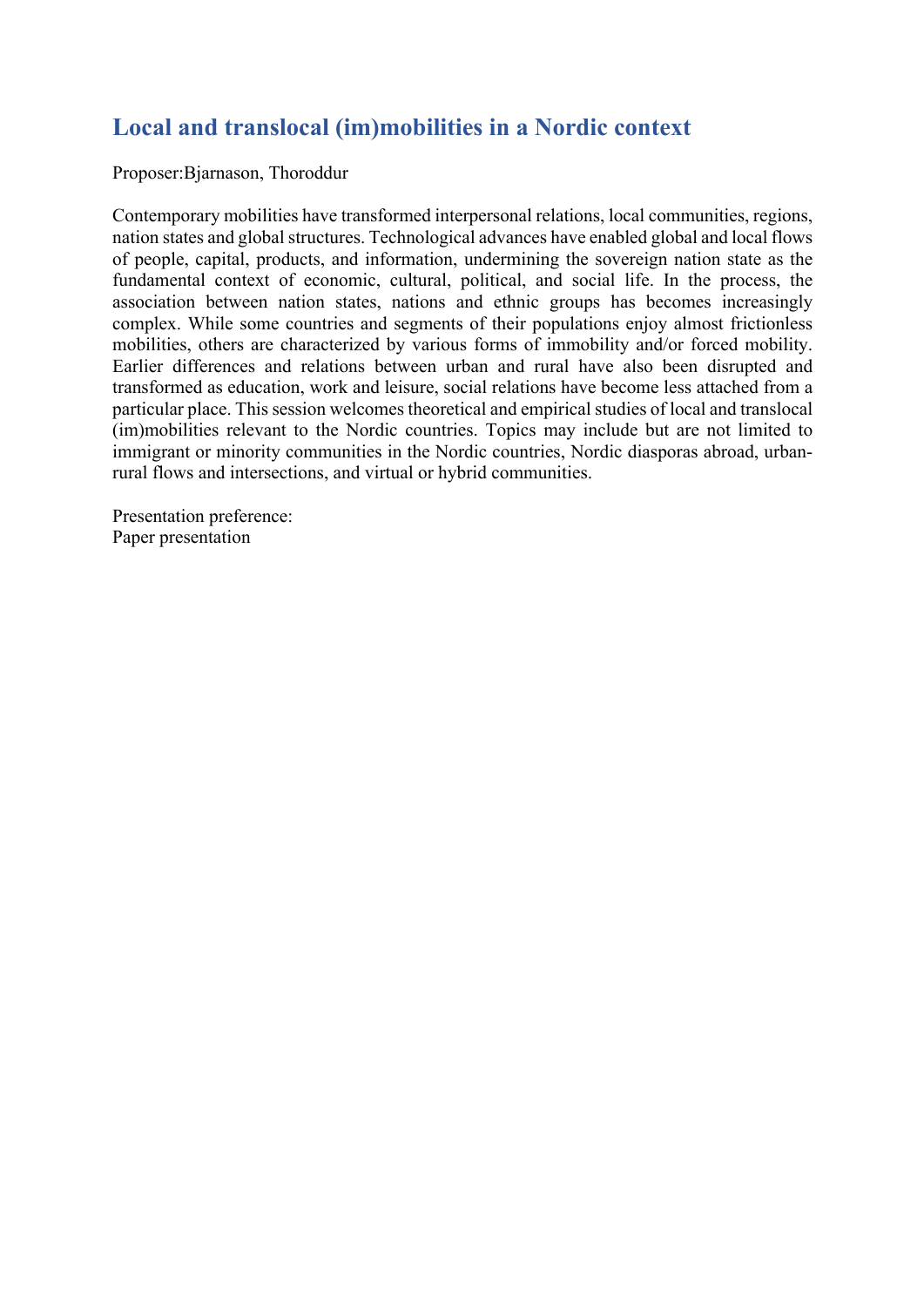# **Social Science Research Methods**

Proposer: Jonsdottir, Gudbjorg Andrea

Research methods lay the foundation for progress in sociological theories and knowledge. This session is open to all papers that focus on social science research methods, quantitative or qualitative.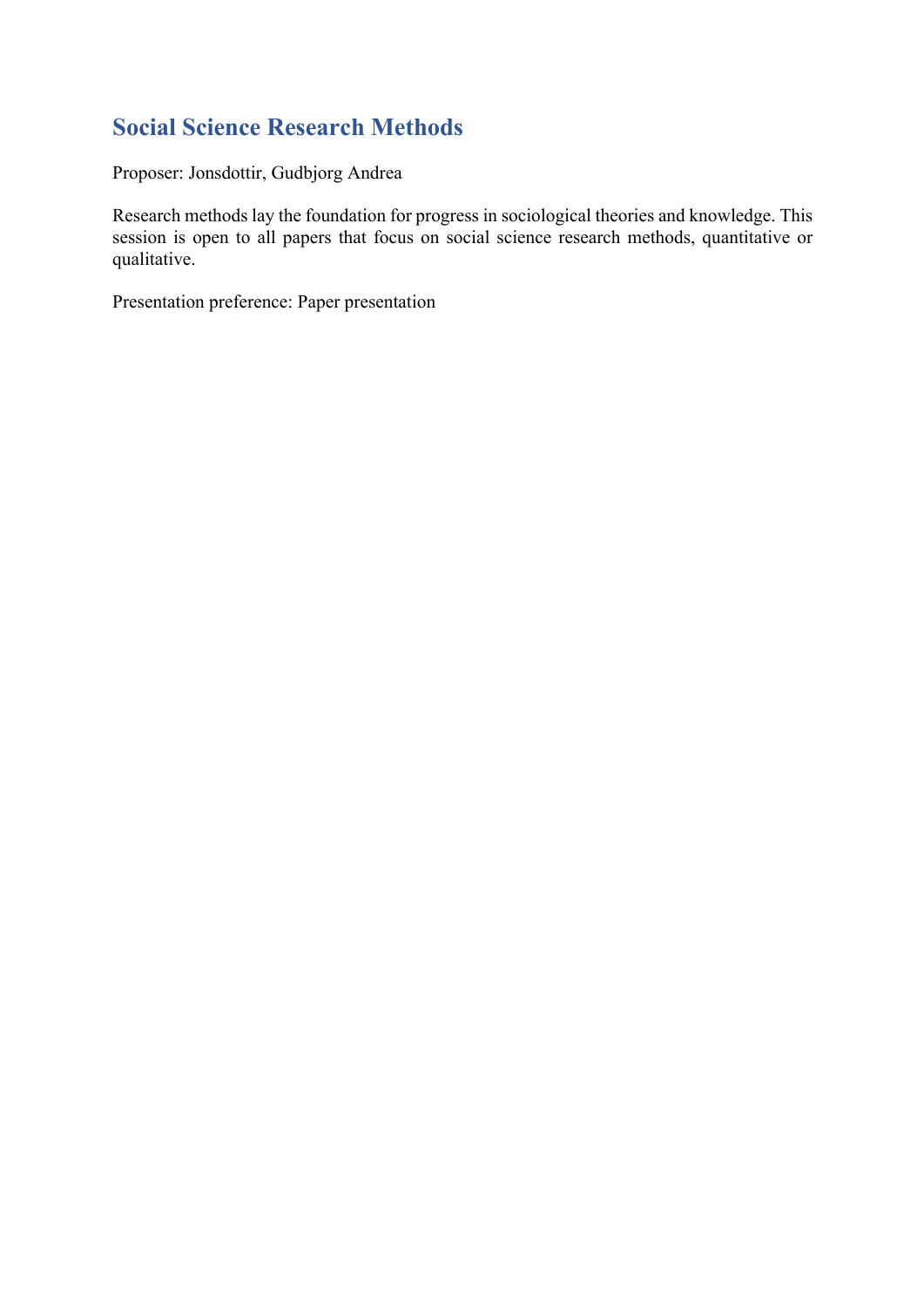# **Crime and Deviance**

Proposer: Valdimarsdóttir, Margrét

This session is devoted to presentations related to crime, deviance and criminal justice systems (including policing) in the Nordic countries.

No presentation preference.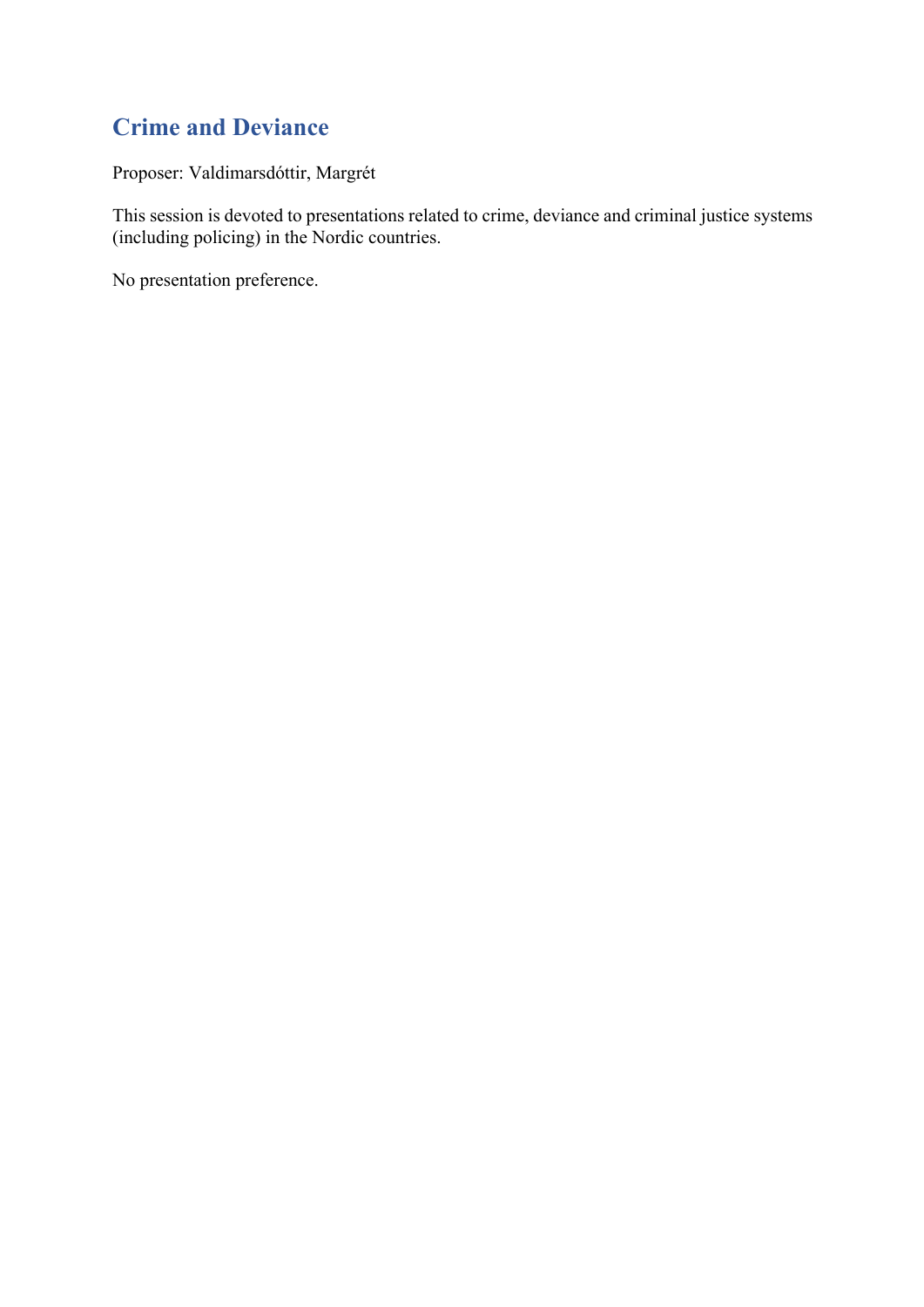# **Economic sociology and the sociology of work**

Proposer: Heijstra, Thamar

The labour market forms one of the pillars of society with work often playing an important role in people's lives. This session welcomes papers that are focusing on one or more aspects of the labour market and work. Papers relating to modern work in the Nordic welfare state are particularly welcome.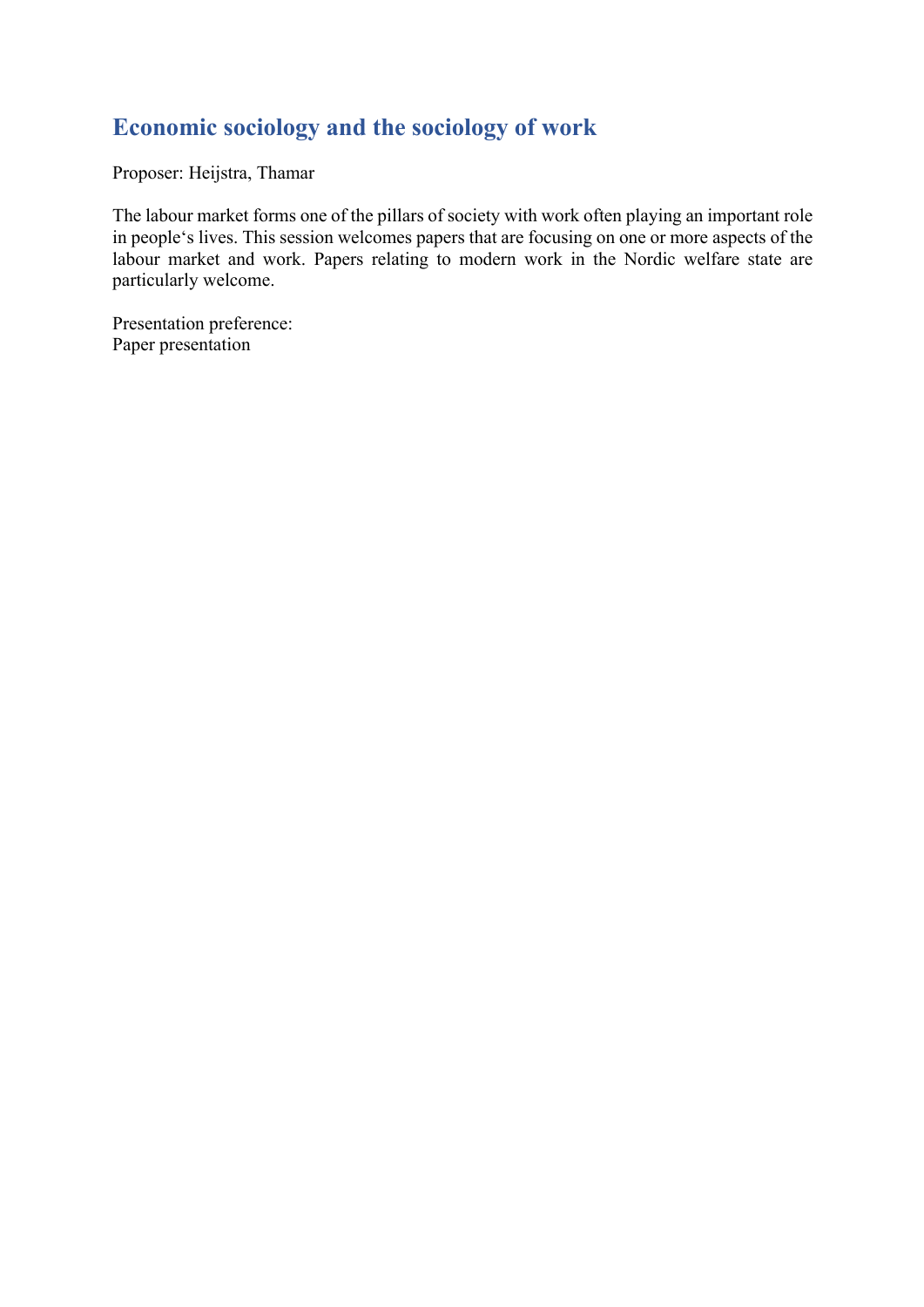## **Media and communication**

Proposer: Ólafsson, Jón Gunnar

Much of contemporary society is mediated. We receive information concerning important topics through various forms of media, including traditional news media outlets and many different types of social media platforms. This session is open to all papers that focus to some extent on media and communication research from a sociological perspective.